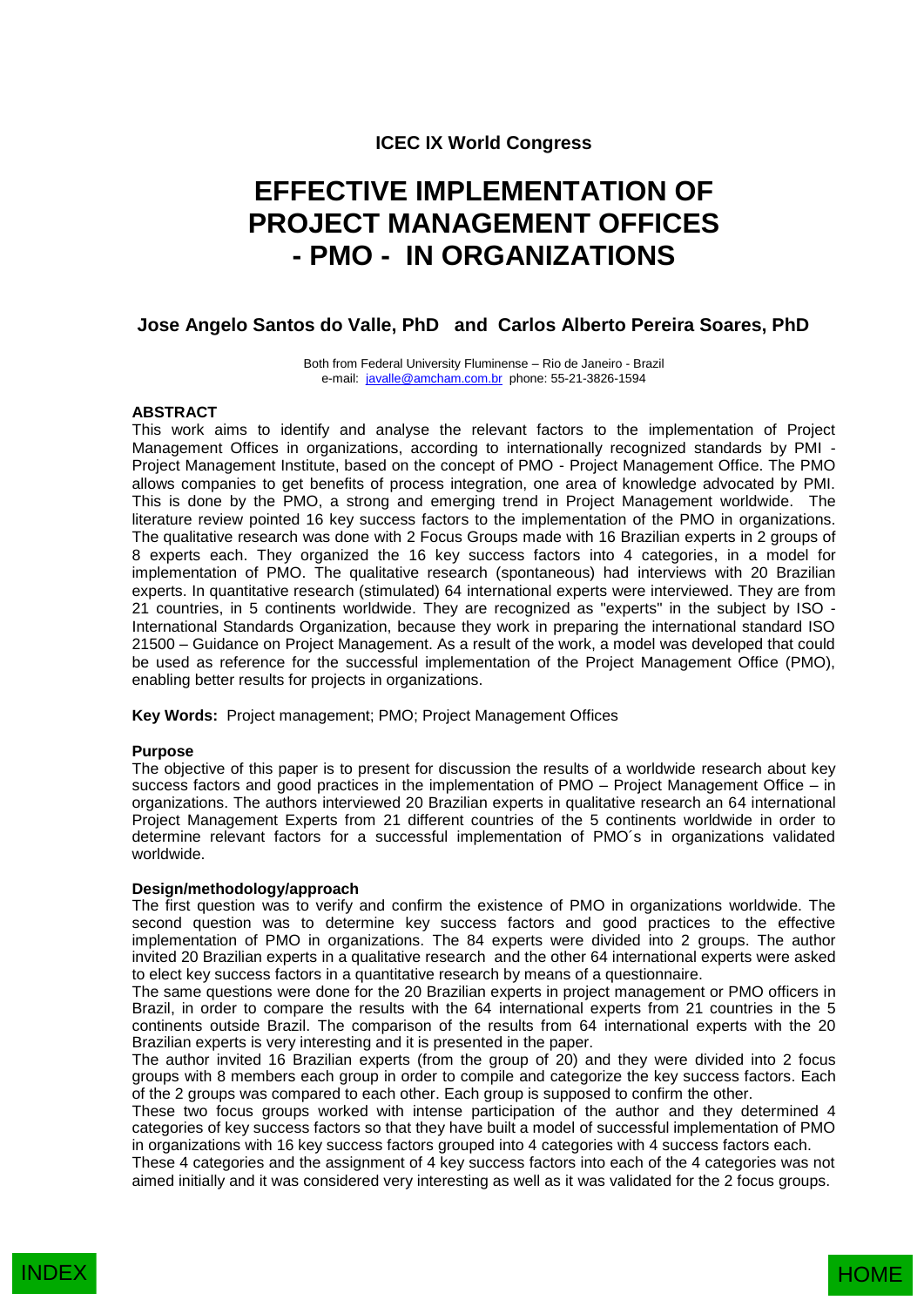#### **Findings**

The 64 international experts has voted and ranked the importance of the 16 key success factor as well as the 20 Brazilian experts. The comparison of the 2 ranked lists of key success factors is also presented in the paper. The results are very interesting and the conclusion is a model for effective implementation of PMO – Project Management Office in organizations.

#### **Originality/value**

This paper presents a literature review, prior to a worldwide research in order to determine a model for implementing effective Project Management Offices – PMO – in organizations.

#### **Conclusions**

Literature review has indicated factors affecting the implementation of PMO in organizations. Subject matter international experts have listed key success factors or good practices and they were organized into categories so that we could build a model for successful implementation of PMO´s in organizations. They validated and ranked the factors as well as the model for implementation of PMO.

## **1 INTRODUCTION**

Project management is an increasingly recognized worldwide activity. According to the PM BOK Guide (2013), the Project Management Offices (PMO) establishes a methodological framework that provides planning and controlling for projects through integration of the knowledge areas in PM (Project Management), with development of procedures, standards and indicators for processes of initiating, planning, executing, controlling and closing projects. The implementation of these procedures in business in general, is provided by the PMO – Project Management Office.

Literature studies determine international best practices for implementation of the Project Management Office - PMO - that increase the efficiency of the organizations and projects that may be developed in the companies, through the PMO. The methodology used is also validated in literature. According to Yin (2005), previous experience of the author of the research, in the subject of the research contributes to the development of qualitative research, selecting experts to interview, moderating the interviews. According VIEIRA and Zouain (2007), also contributes to the selection of experts and moderating focus groups ("Focus Groups").

According ENGLUND, DINSMORE and GRAHAM (2003), the PMO concept fundamentally changes how companies manage projects and how companies "think" project management. The PMO provides methodology and formal procedures for identifying, analysing and responding to project risks. Through a Project Office, you can get patterns, forms and spreadsheets validated by use, as well as, standards, formalization of procedures processes of project management.

For the interviews as a method of qualitative research, they favor the adoption of various methods that intervene over the course of the investigation and, according RUEDIGER and RICCIO (2007), an interview allows you to check specific situations, marked by subjective traits that would not be properly seized by a "survey". According to MORRA and FRIEDLANDER (1999), studies with other subject matter experts tend to describe what happened and why, so as to have a clear picture of the current situation.

The challenge of this type of study lies in the definition of the instances to be analyzed, which somehow was easily overcome in this study, given the real and active participation of the author in the research, from the selection of experts ("experts") to moderation / meeting facilitation, analysis and conclusions.

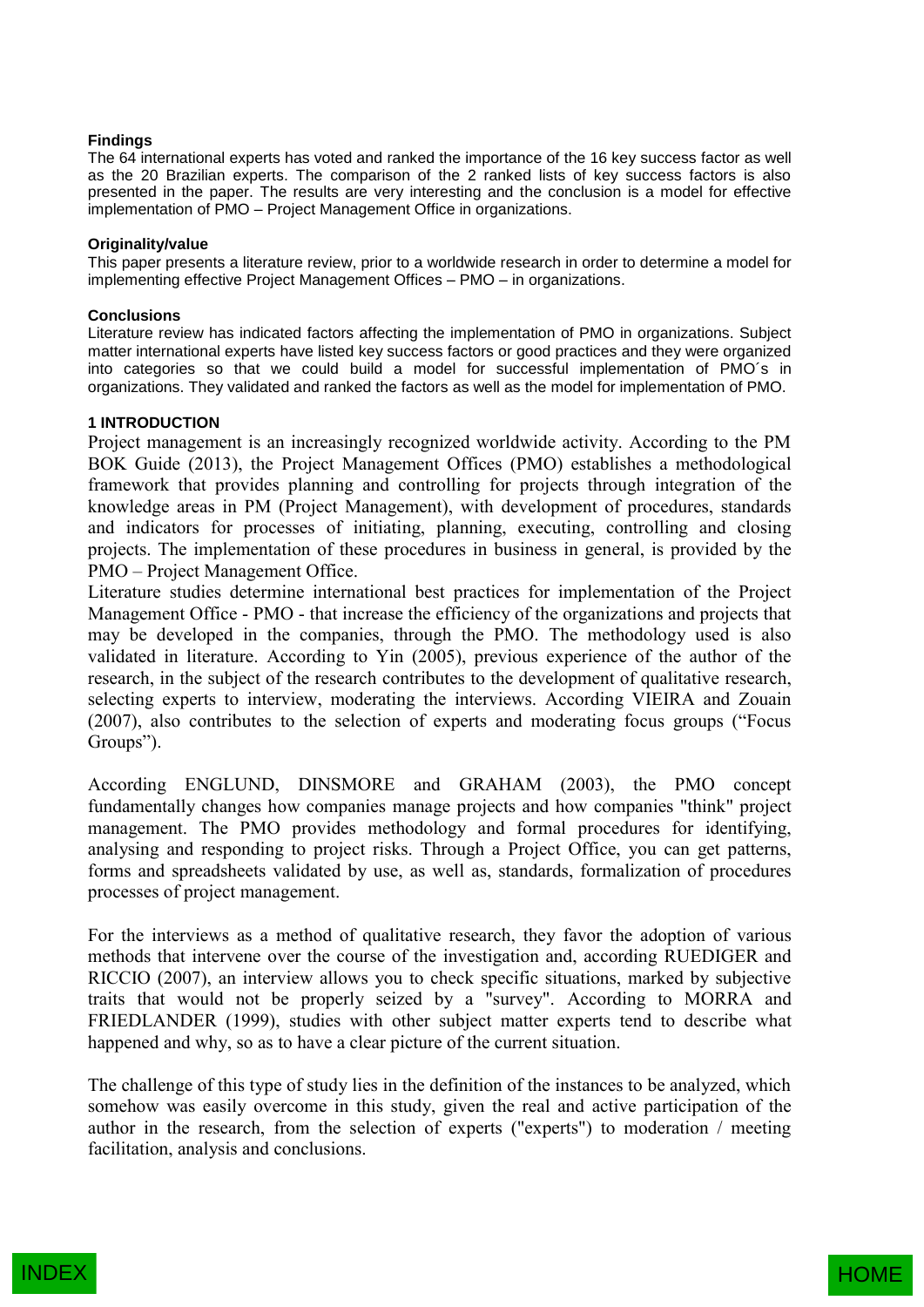Thus, to complement the methodology of qualitative and quantitative research, the author's participation in the choice of experts and moderation of the focus groups, interviews and research groups, it was important, and is based on the concept of action research. It is a method that handles the action to do the survey (DICK, 1999): action to create change in some community or organization or program to increase understanding on the part of the researcher than is occurring. It is a method where, according to CHECKLAND and HOLWELL (1998), the researcher should always be part of the team involved with the proposed change as such in this study.

## **2 PMO – PROJECT MANAGEMENT OFFICE –CONCEPT AND DEFINITIONS**

According to MORRIS & JAMIESON (2004), the implementation of PMO-Project Management Office - is a growing trend in global organizations. So the theme is mandatory in conferences, seminars and articles, as well as in academic and professional discussions due to its increasing relevance. The main roles of the PMO are:

- Serve as support to the strategic planning at the highest level of management in organizations, portfolio management and program management, including planning, controlling and reporting;
- Development of methodology, reports, tools, techniques, templates and forms;
- Guidance, guidelines, standards and support the implementation of best practices, tools, techniques and software related to project management (PM).

The PMO provides guidelines and standards by means of tools, techniques and appropriate software, reducing the problems caused by uncertainty and excessive stress generated by cheaper / faster / better projects. The PMO methodology is used efficiently establishing formal identification procedures, database, analysis, data collection, information gathering and distribution, report of results and the guidance of risk management, procurement, quality and other areas of knowledge in project management, such as documentation and communication, as discussed in VALLE (1997).

According PM BOK Guide (2013), PMI considers the *Project Management Office* - PMO - as an innovative concept for the successful implementation of the best practices of Project Management in the establishment and promotion of standards and methodology for Project Management in organizations as well as developing corporate governance practices and financial results for an effective integrated planning and control of projects, the critical value of success for improving management processes.

DAVENPORT, 1993, states that "the use of technology and management methodology strongly influences the improvement of the results of business processes and be addressed by strategic processes, as suggested in the figure below diagram":

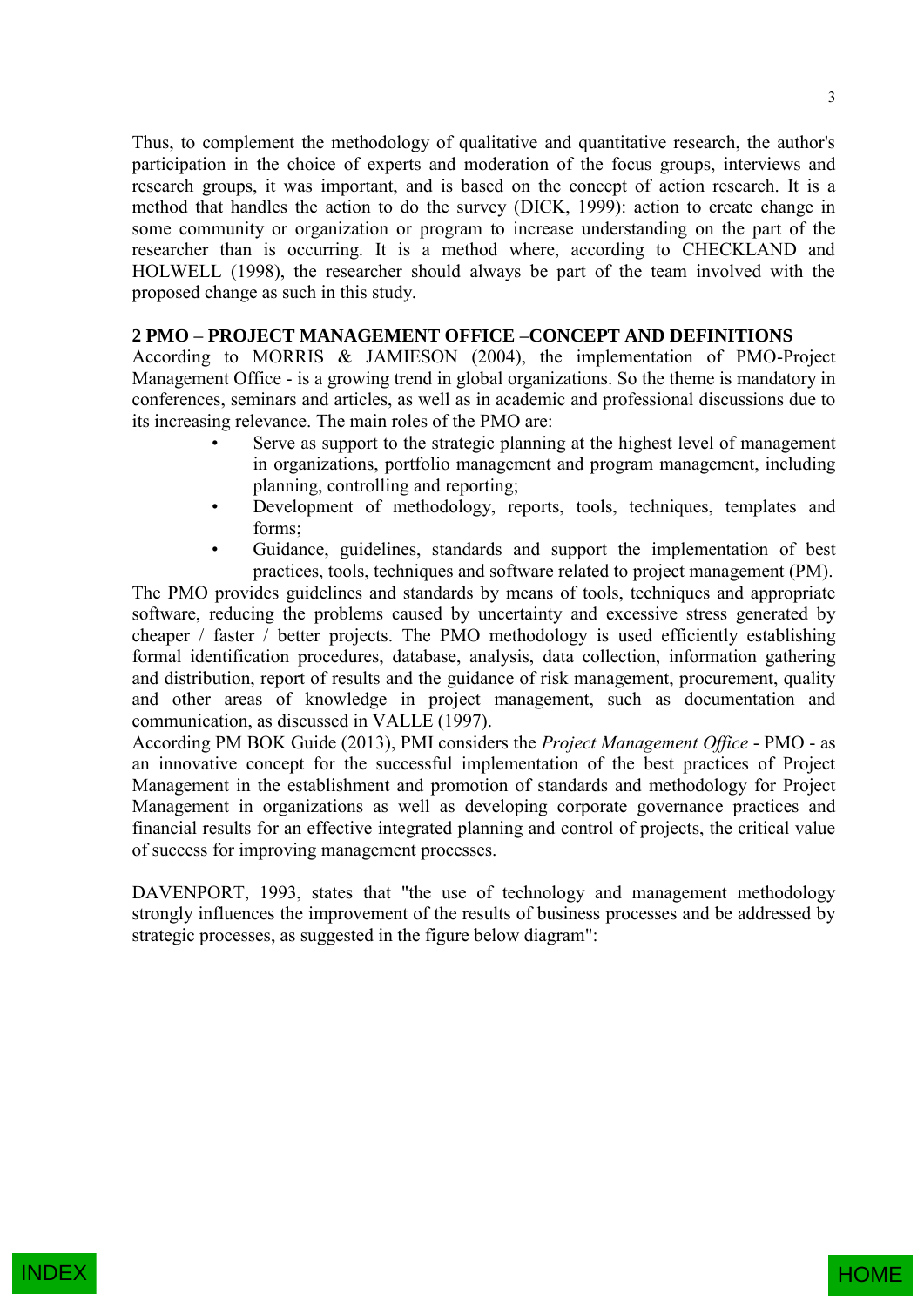

Figure 4: PMO as a link between strategy and results in organizations



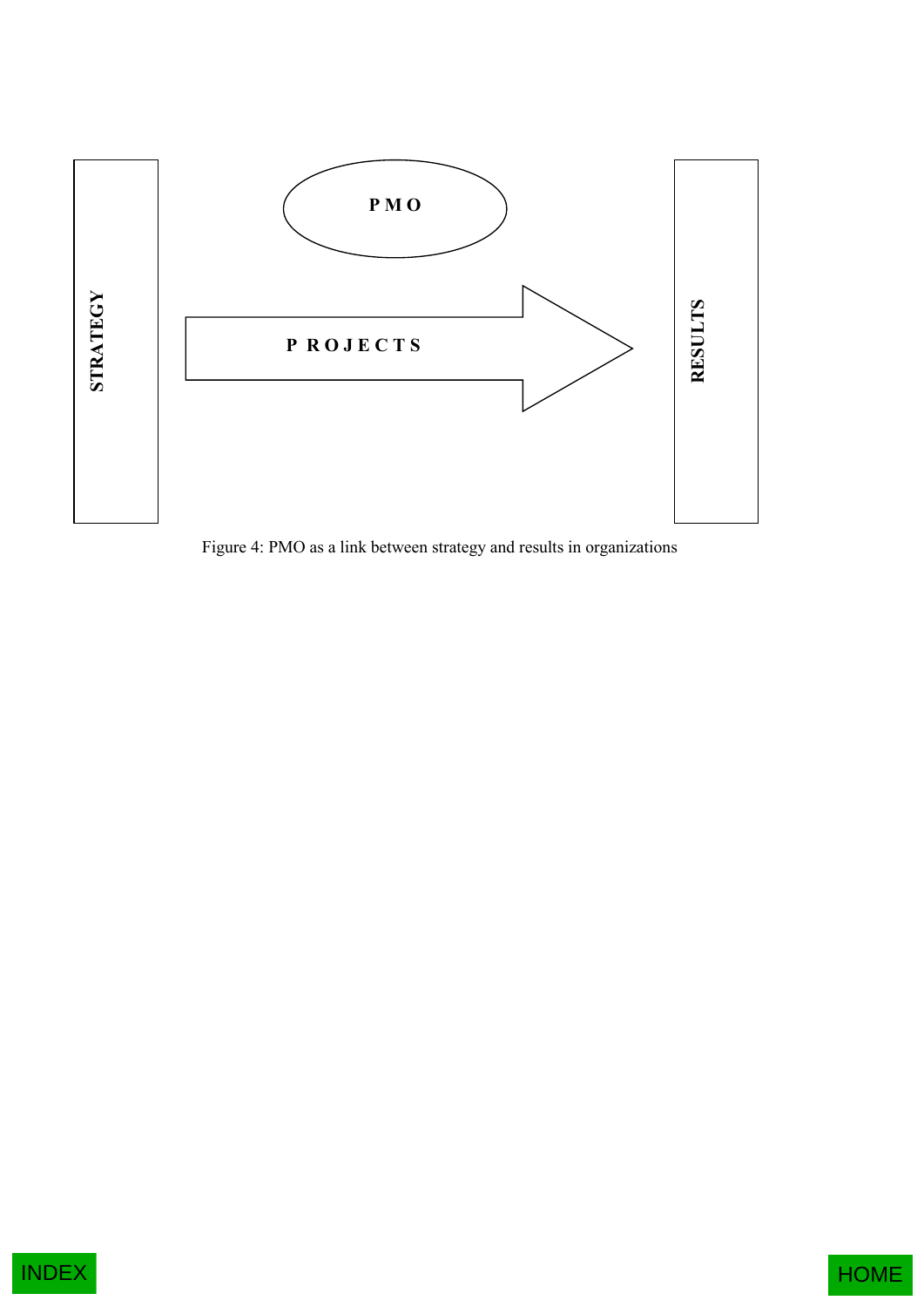# **3 LITERATURE REVIEW**

The relevant factors to the implementation of Project Management Offices were classified by the 2 focus groups into four categories listed below:

- \* Organizational factors
- \* Structural factors and the organizational structure
- \* Strategic factors and knowledge management
- \* Personal factors, the human factor and the individual

# 3.2 ORGANIZATIONAL FACTORS

# **3.2.1 PM maturity in the organization**

Several authors discuss the corporate culture focused on the management of the company associated with maturity in project management. LETAVEC (2006, page 241) addresses the role of project management offices as an unit for standards within organizations. Standardization is the highest degree of maturity, according to the maturity model of PRADO (2006). KERZNER (2006) also shows a maturity model addressing the standardization of the processes of project management in organizations. The project management offices play an important role in the standardization of data collection, processing, support for systematic decision and standardized reports.

# **3.2.2 Top down commitment**

DINSMORE (2003, page 13) mentions the need for sponsors to the successful implementation of the Project Management Office. DIESTERER (2003, p 63) also states that top down commitment is essential to support senior management for the successful implementation of the PMO. CRAWFORD (2002, page 259) mentions that the successful implementation of the PMO depends on top down commitment with incentive and award, providing resources of the organization for education, skills and training. Top management sets the strategy. The implementation of the PMO is part of a culture of project management. Creating a culture of project management from top management is required.

# **3.2.3 Power given to the PMO**

According LETAVEC (2006, p. 241), the successful implementation of the PMO depends on the power given to the PMO, with regard to prestige of their activity so that it can optimize the organization's resources, making decisions that affect the organization as a whole when project managers supersedes functional managers who remain leaders of pools of resources in order to develop skills and lend them to projects where PMO would centralize the power for acquisitions, procurement, contingencies, tools and standard.

# **3.2.4 Competence of the PMO members**

RAD & LEVIN (2003, p 43) define competence as the ability to operate at certain levels of performance. They noticed that competence does not mean just knowledge. Competence is related to results and the ability to apply knowledge to achieve goals. This is very important in the implementation of the PMO. Each type of PMO demands different skills. According DINSMORE (2006, page 220), the skills required for PMO members and staff should be identified. Other areas of interest include recognition of the results of the PMO, customer feedback, measurement and documentation are part of that competence of the PMO itself, according to Kerzner (2006, page 217).

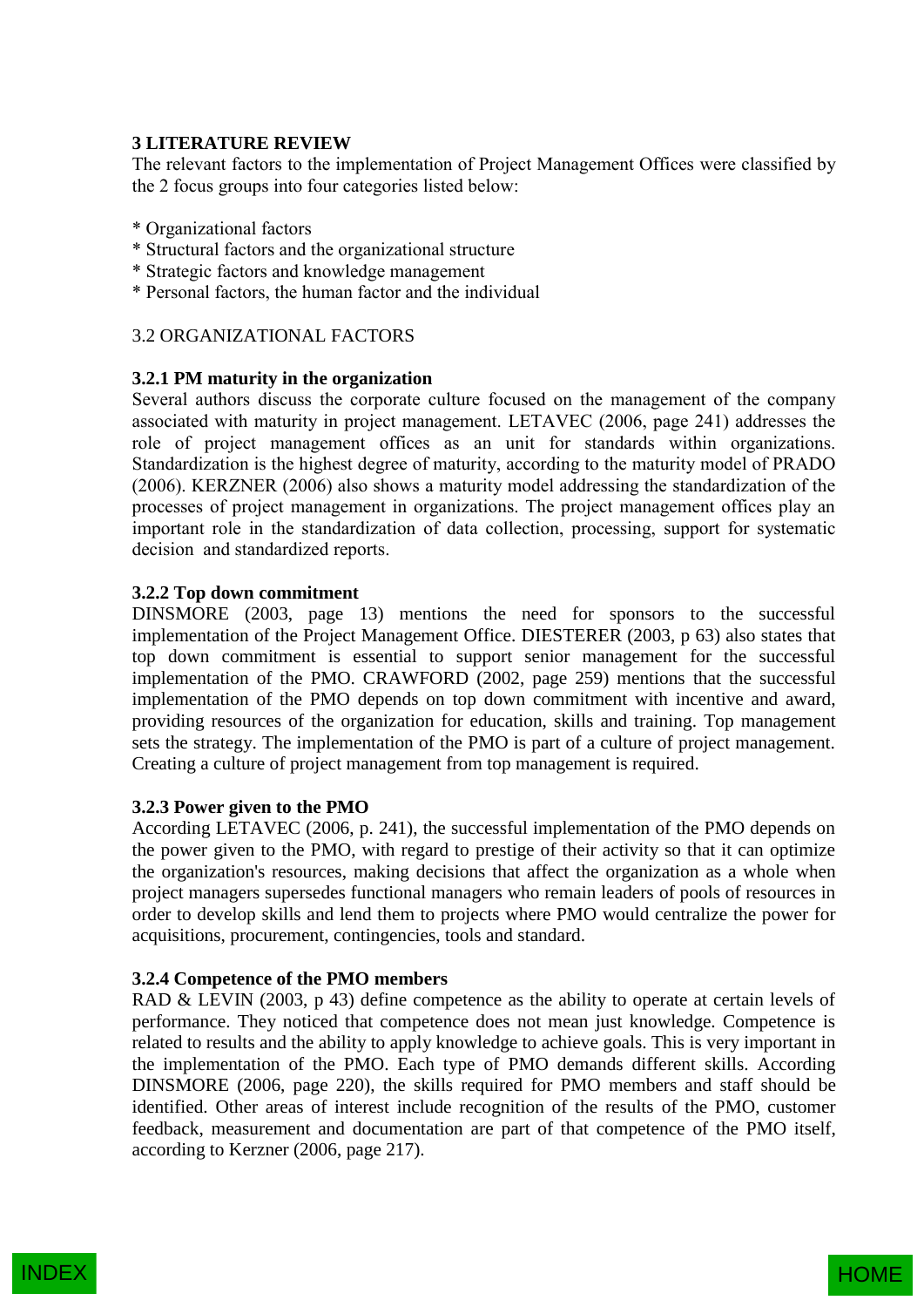# 3.3 STRUCTURAL FACTORS

## **3.3.1 Position of the PMO in the organization**

KENDALL & ROLLINS (2003, p 35) mention the importance of proper positioning of the PMO in the company hierarchy and the correct positioning of the PMO in the organization chart. They suggest possible higher placement on the appropriate level of relationship with senior executives to support the decision making process. The flow of information, data collection, accountability involves a perspective of the hierarchy in the decision making process, according to LETAVEC (2006, page 226), which is linked to the position of the PMO in the organization chart.

## **3.3.2 Size of PMO**

LETAVEC (2006, p. 212) mention the size of the Project Management Office. Scaling the number of people depends on the position of the PMO and the comprehensiveness of the PMO own organizational chart. According LETAVEC, implementation of PMO should take into consideration their functions, positioning and sizing as well as the size of the organization. The size is defined to fit the objectives, the scope, results and the functions to be performed.

## **3.3.3 Structure of the organization by projects**

CRAWFORD (2006, page 257) noticed that the PMO is connected to the organizational culture of project management that, by itself, is linked to adequate perception of the organization's projects. This link is much higher when the company is organized by projects. The PMO support to projects and its control structure is designed to provide more employment more best practices in the Project Management environment, as well as integrated systems and project controls.

## **3.3.4 Structured Information Systems**

According DINSMORE (2003, page 49), information systems for project management facilitate and provide good communication between professionals of projects and enable decision making by senior management and information sharing among members of the project teams in a given project or across multiple projects, a department or a business unit, according to the interest of the organization.

## 3.4 STRATEGIC FACTORS (S)

# **3.4.1 PMO in strategic planning**

KENDALL & ROLLINS (2003, p 117) define the benefits of a strategic approach to implementation of Project Management Offices. The PMO should be part of strategic planning in order to emphasize from the outset, the value proposition of the PMO. The PMO can have a deeper understanding of the existing supply chain ("supply chain") within the enterprise and optimize it with more efficient management of the conflicts for resources. The problems of constant battles for scarce resources in the company and priorities are changing constantly minimized when the company has a strategic approach. One of the roles of the PMO is managing portfolio and programs which are sets of projects. The implementation of the PMO should be in the strategic planning of organizations that have a clear vision of the role and benefits of projects to transform their own corporate strategies into results through projects.

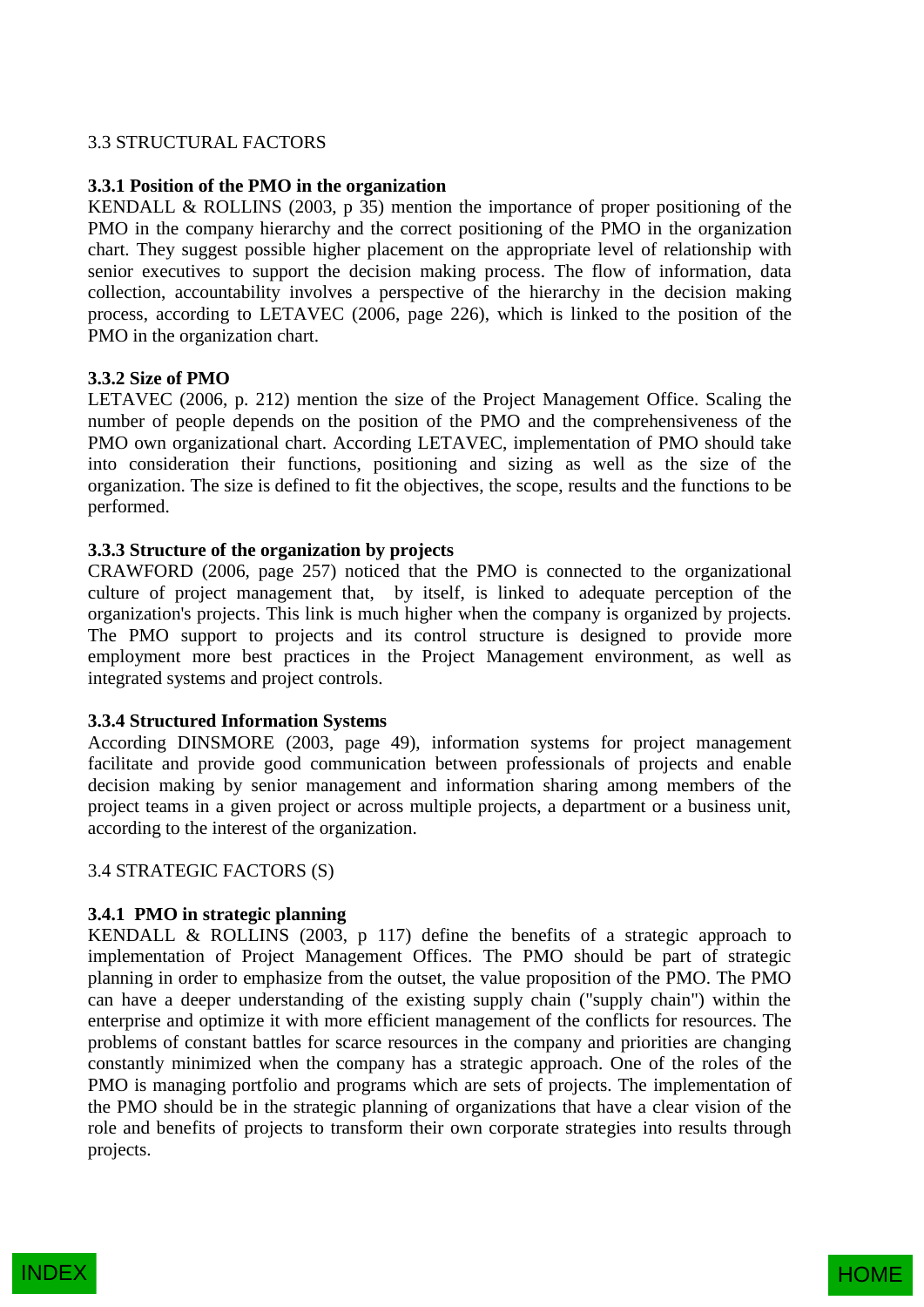#### **3.4.2 PMO in Knowledge Management**

Crowford (2006, page 179) directly associates the PMO to Knowledge Management of the organizations, especially knowledge in project management. According to him, the PMO is where project management (PM) and Knowledge Management (KM) meet. The process of closure of projects, especially the capture and analysis of lessons learned provide a valuable opportunity to consolidate knowledge of of organizations through the PMO. The PMO serves as a repository of knowledge for the Project Manager and offers to their members a perspective of managing programs and portfolios. The PMO has visibility into project resources in the organization, even if the PMO does not actively manage projects in addition to internal projects PMO, and also the simple role to standardize the processes of the projects that are undertaken.

## **3.4.3 Internal and External Benchmarking**

Bolles (2002, page 96) states that "internal and external benchmarking is an essential activity in the development of maturity in Project Management". According to Bolles, benchmarking is an activity that has developed since 1980 for evidence of practices of other companies that lead to higher performance in comparable processes in various companies. Benchmarking was born today widely used expressions such as: "best practice" and "world class.

#### **3.4.4 Performance Metrics**

One of the main expectations of the PMO is to control projects. You do not control what you do not measure (Kendall & Rollins, 2001, p 26). According to Bolles (2002, page 56), measuring productivity and performance of projects is necessary to determine the ability to complete projects on time and within budget. Therefore, it is up to the PMO to determine performance metrics that will be monitored over projects. This is a key to its successful implementation requirement.

One of the goals of the PMO, in the case of strategic PMO or the Center for Excellence in Project Management is successfully achieve the objectives of all projects. For this, a system of methodological guidelines of Project Management, associated with a system of performance metrics is needed. The first positive results will encourage further implementation of the PMO.

## **3.5 PERSONAL FACTORS (P)**

#### **3.5.1 Implementation of PMO as a project**

LETAVEC (2006, page 149) shows the step-by-step for the implementation of the PMO as a project, with development of a value proposition previously reviewed and approved, identifying key groups of "stakeholders" and their needs and expectations. KENDALL & ROLLINS (2003, p 33) emphasize the importance of this value proposition of the project to implement the PMO. It should show to everyone in the organization that the PMO is in business to help achieve corporate goals that are aligned with project objectives. They add the importance of showing fast results to motivate deployment ever. They suggest regular meetings to show project results to stakeholders and senior management. If senior executives are supporting the implementation of the PMO, then they will want to track the results of that implementation of PMO.

#### **3.5.2 Time Factor for implementation**

The success of the PMO depends on the time devoted to its implementation, because, according to Bolles (2002, p 87) "maturity takes time." Everything has its time. The time factor does not mean only the period of implementation. It also means adequate to start the

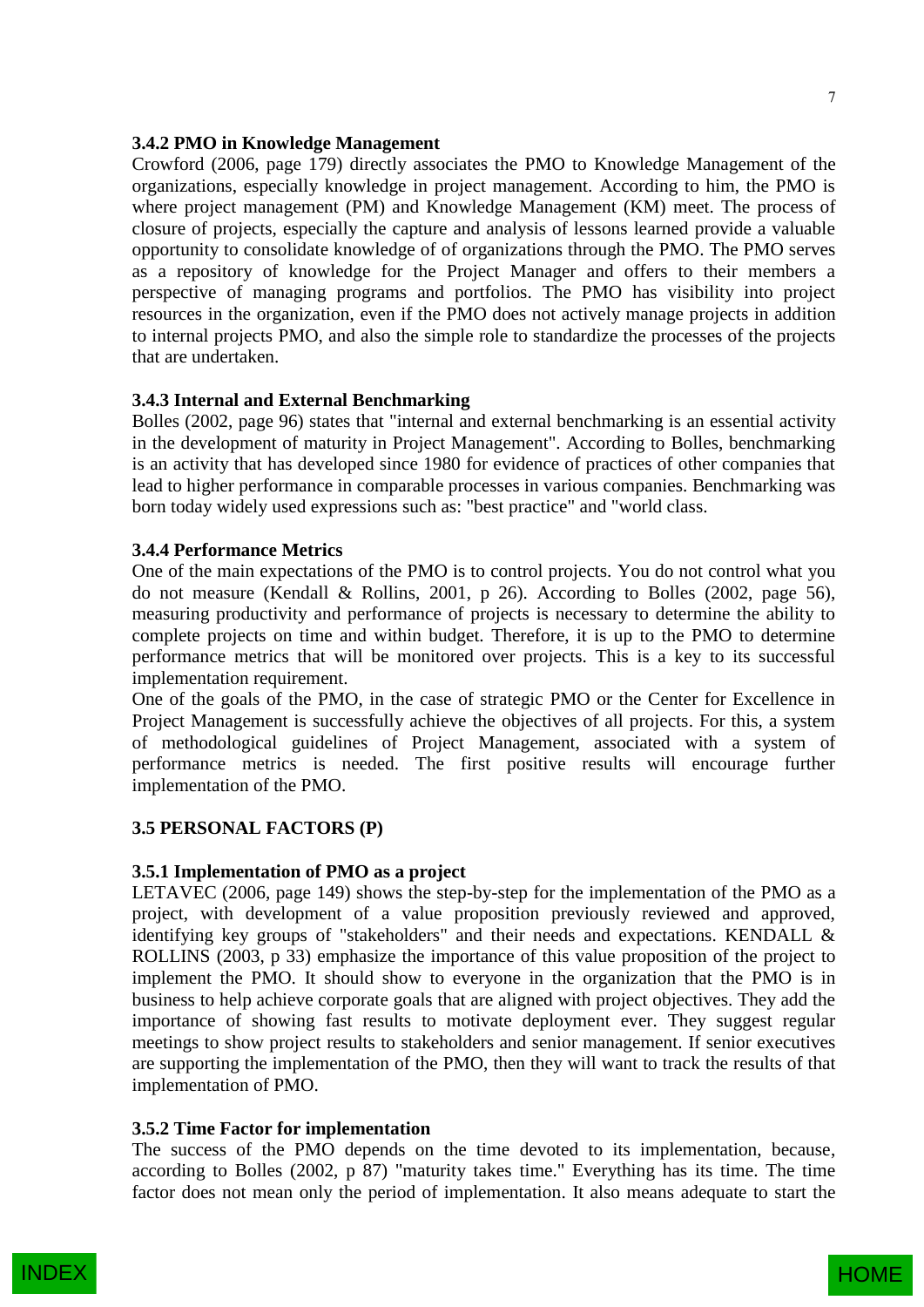implementation of PMO moment. Is there an English word that defines very well the aspects related to the time factor which is called "timing". It is necessary to provide the "timing", suitable time for implementation of the PMO. Not very long, because rapid results ("quick wins") will increase motivation, as LETAVEC (2002, page 41), or very fast which does not allow individuals to develop and consolidate steps.

# **3.5.3 Recognition and reward**

RAD & LEVIN (2003, page 150) show the recognition and reward as important factors in the implementation of the PMO. Traditionally, companies have an award system for performance ("pay-for-performance") in which people are recognized and rewarded based on their performance and contributions to projects. People like to be recognized and rewarded. Systems of recognition and awards encourage project participants to meet and exceed individual and collective goals of the projects.

# **3.5.4 Internal Integration of People**

CRAWFORD (2002, p. 80th) analyzes the importance of internal integration of the people involved in the implementation of the PMO, as well as the importance of internal integration of people involved in the projects of the organization. The success of the PMO depends on the degree of integration across the enterprise PMO because projects usually cover a large part of the organization. The PMO can have relationships with "stakeholders" of various levels from where the requirements are collected to where the measured results are analyzed and distributed.

# **4. MODEL FOR IMPLAMENTATION OF A PMO IN ORGANIZATIONS**

The 16 Brazilian experts grouped into 2 focus groups, with 8 members each, grouped the 16 succcess factors into 4 categories. It is shown below in FIGURE 2 the model for implementationof PMO in organizations with key success factors.

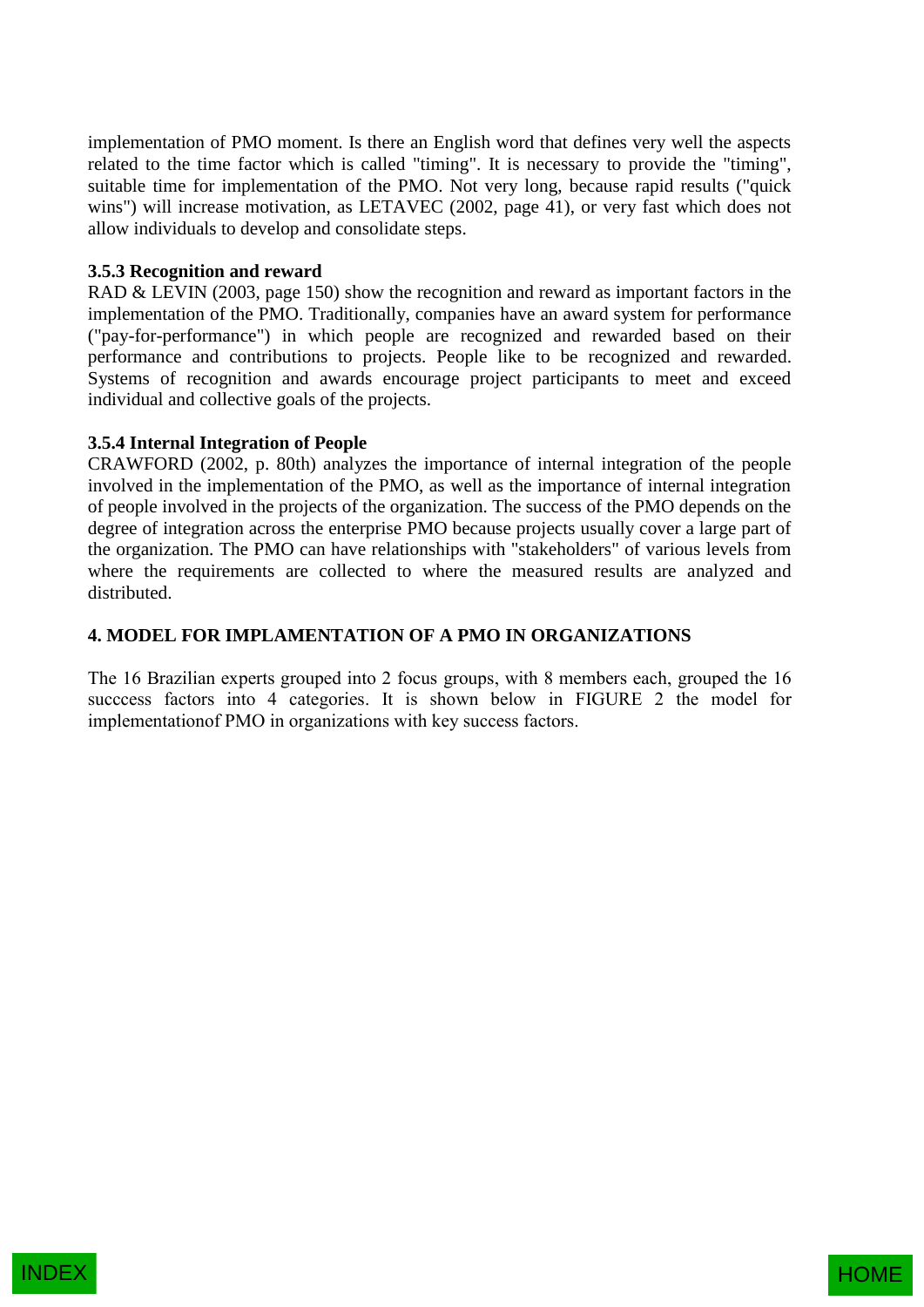

Figura 2: Model of relevant factors to implementation of PMO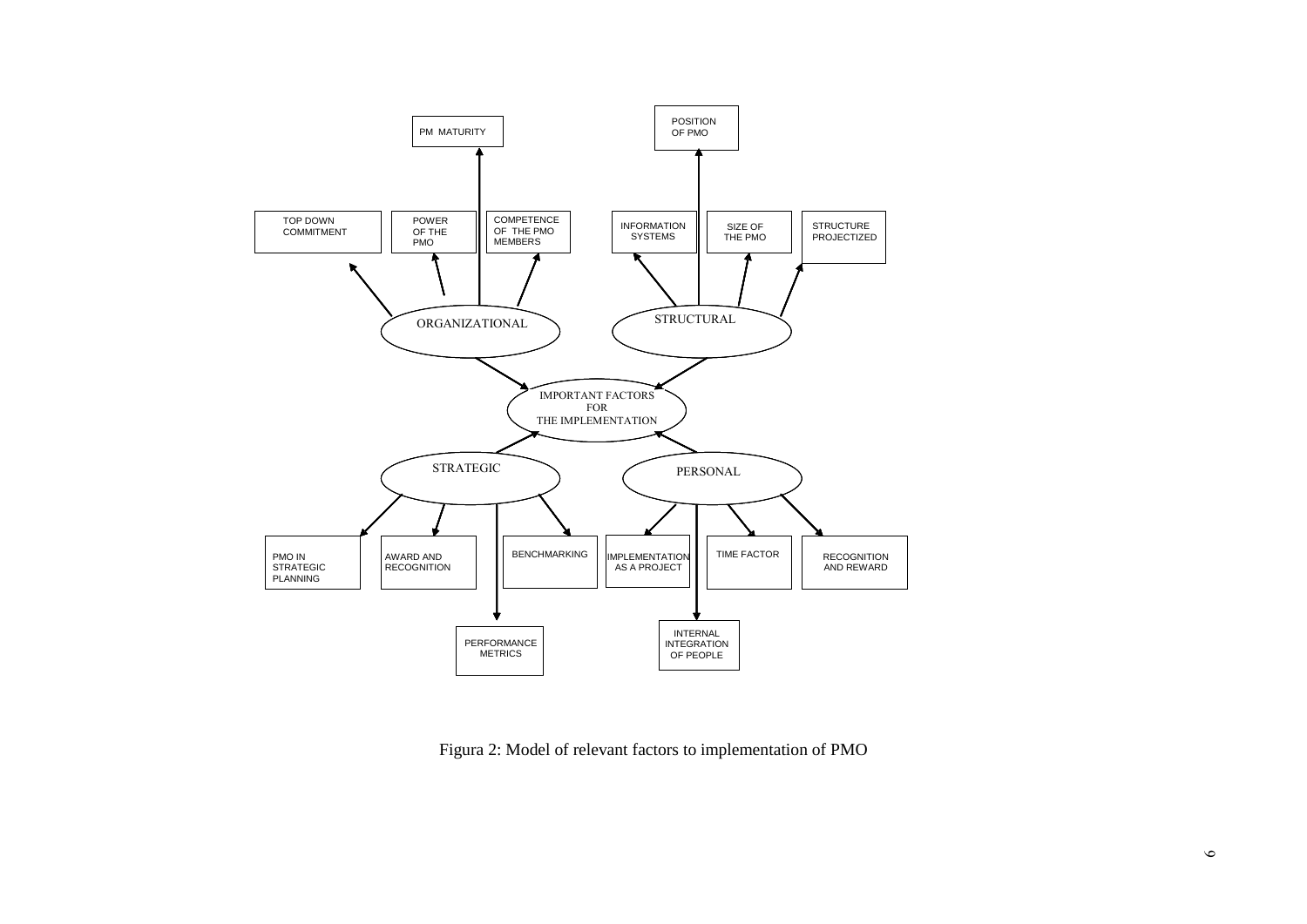# **5 QUALITATIVE RESEARCH**

Qualitative research (spontaneous) had interviews with 20 Brazilian experts in project management ("subject matter experts"). Three questions were presented to them:

Question 1: tell me about your qualifications in "project management" topic and a brief professional summary, addressing your involvement with project management offices, if any.

Question 2: do you agree that the PMO (project management office) are a reality in project management? All respondents answered yes to question 2.

Question 3: in general, which are important success factors for the implementation of the PMO in organizations? It is noteworthy here that we do not want to discuss the success of project management in organizations but to identify relevant aspects for companies that want to implement a Project Management Office (PMO).

Table 3 shows the result of the relevant aspects (key success factors) mentioned by 20 Brazilian experts. Relevant aspects (factors) were numbered 1-16 as below:

1 PM maturity in the organization

- 2 Top down commitment
- 3 Power given to the PMO
- 4 Competence of PMO members
- 5 Position of the PMO in the organization
- 6 Size of the PMO
- 7 Structure of the organization by projects
- 8 Structured Information Systems
- 9 PMO in strategic planning
- 10 PMO in knowledge management
- 11 Internal and external benchmarking
- 12 Performance metrics
- 13 Implementation of PMO as a project
- 14 Time factor for implementation of PMO
- 15 Recognition and reward
- 16 Internal integration of people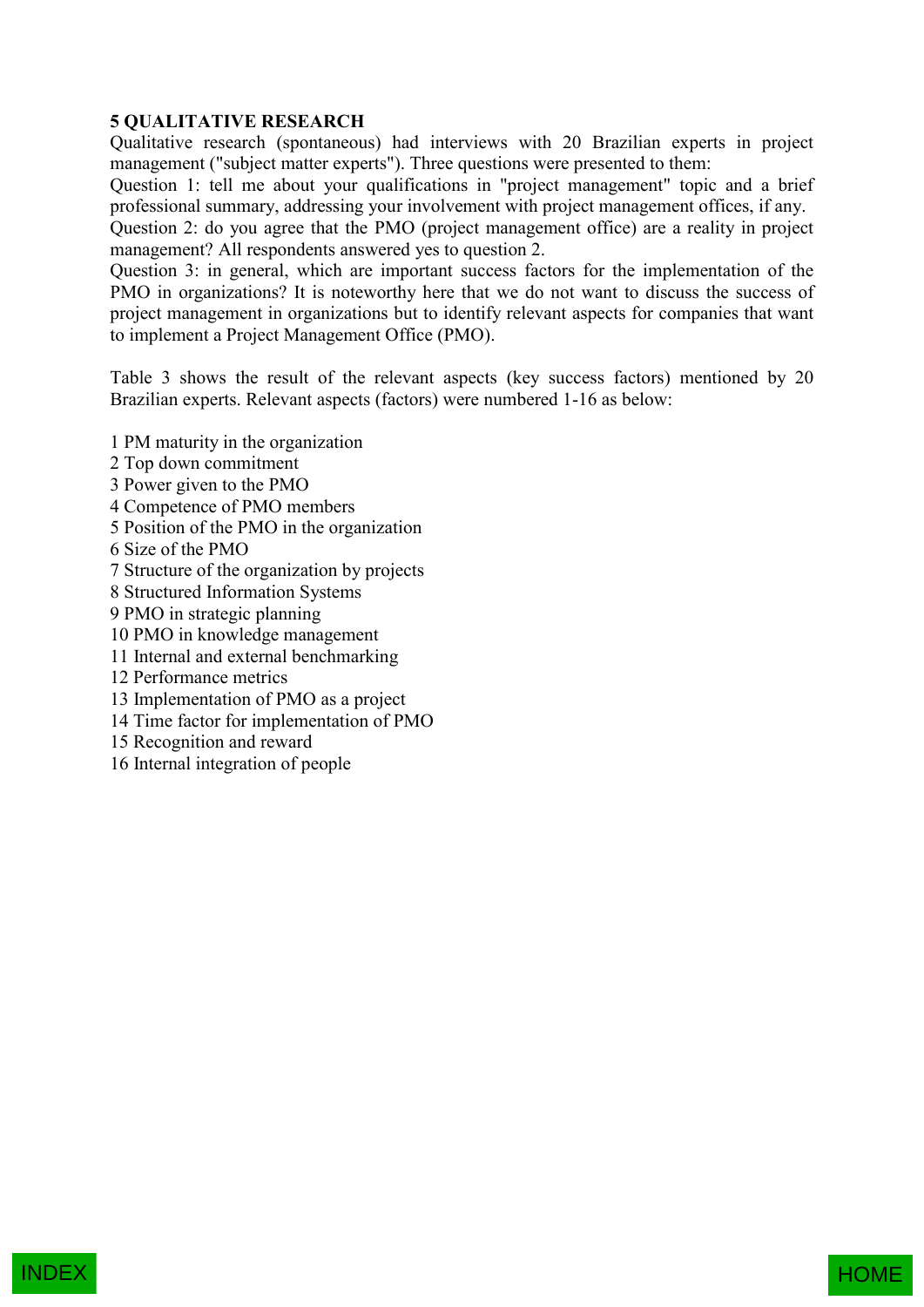|                |                    |                    |                    |                    |                           |                    | Factors          |                           |                           |                    |    |                    |                    |                    |                           |                    |
|----------------|--------------------|--------------------|--------------------|--------------------|---------------------------|--------------------|------------------|---------------------------|---------------------------|--------------------|----|--------------------|--------------------|--------------------|---------------------------|--------------------|
| Experts        | $\mathbf{1}$       | $\overline{2}$     | 3                  | 4                  | 5                         | $6\phantom{1}$     | $\overline{7}$   | 8                         | 9                         | 10                 | 11 | 12                 | 13                 | 14                 | 15                        | 16                 |
|                |                    |                    |                    |                    |                           |                    |                  |                           |                           |                    |    |                    |                    |                    |                           |                    |
| 1              |                    | $\pmb{\mathsf{X}}$ |                    | $\pmb{\mathsf{X}}$ | $\boldsymbol{\mathsf{X}}$ |                    |                  |                           |                           | X                  |    |                    |                    |                    |                           |                    |
| $\frac{2}{3}$  | $\pmb{\mathsf{X}}$ | $\pmb{\mathsf{X}}$ |                    | $\pmb{\mathsf{X}}$ |                           |                    |                  |                           |                           | $\mathsf{X}$       |    |                    |                    |                    |                           |                    |
|                |                    |                    |                    |                    | $\pmb{\chi}$              |                    |                  |                           | $\pmb{\mathsf{X}}$        |                    |    |                    | $\pmb{\mathsf{X}}$ |                    |                           |                    |
|                |                    |                    |                    |                    |                           |                    |                  |                           | $\pmb{\mathsf{X}}$        |                    |    |                    | $\pmb{\mathsf{X}}$ |                    |                           | $\pmb{\mathsf{X}}$ |
|                |                    |                    |                    | X                  |                           |                    |                  |                           |                           | $\pmb{\mathsf{X}}$ |    |                    |                    |                    |                           | $\pmb{\mathsf{X}}$ |
| 45678          |                    | $\pmb{\mathsf{X}}$ |                    | X                  | X                         |                    |                  |                           |                           |                    |    |                    | $\pmb{\chi}$       |                    |                           |                    |
|                |                    |                    | $\pmb{\chi}$       |                    |                           |                    | X                |                           | $\pmb{\mathsf{X}}$        |                    |    |                    |                    |                    |                           |                    |
|                |                    | $\pmb{\mathsf{X}}$ | $\pmb{\mathsf{X}}$ |                    | $\pmb{\mathsf{X}}$        |                    |                  |                           |                           |                    |    |                    | $\pmb{\mathsf{X}}$ |                    |                           |                    |
| $\overline{9}$ | $\pmb{\mathsf{X}}$ | $\pmb{\mathsf{X}}$ |                    | $\pmb{\mathsf{X}}$ | $\pmb{\mathsf{X}}$        |                    |                  |                           |                           |                    |    |                    |                    |                    |                           | $\pmb{\mathsf{X}}$ |
| $10$           | $\pmb{\mathsf{X}}$ | $\pmb{\mathsf{X}}$ |                    | $\pmb{\mathsf{X}}$ | $\boldsymbol{\mathsf{X}}$ |                    |                  |                           | $\pmb{\mathsf{X}}$        | X                  |    |                    |                    |                    |                           |                    |
| 11             | $\pmb{\mathsf{X}}$ | $\pmb{\mathsf{X}}$ |                    |                    |                           |                    | X                |                           |                           |                    |    |                    |                    |                    |                           |                    |
| 12             |                    |                    |                    |                    |                           |                    |                  |                           |                           |                    |    | $\pmb{\mathsf{X}}$ |                    |                    |                           | $\pmb{\chi}$       |
| 13             |                    | $\pmb{\mathsf{X}}$ |                    |                    |                           |                    |                  |                           |                           |                    |    |                    |                    |                    |                           |                    |
| 14             | $\pmb{\mathsf{X}}$ | $\pmb{\mathsf{X}}$ |                    | $\pmb{\mathsf{X}}$ |                           |                    |                  |                           | $\pmb{\mathsf{X}}$        |                    |    |                    |                    | $\pmb{\mathsf{X}}$ |                           |                    |
| 15             |                    | $\pmb{\mathsf{X}}$ |                    |                    | $\pmb{\mathsf{X}}$        |                    |                  | $\boldsymbol{\mathsf{X}}$ | $\pmb{\mathsf{X}}$        |                    |    |                    |                    |                    |                           |                    |
| 16             | $\pmb{\mathsf{X}}$ | X                  | X                  |                    |                           |                    |                  |                           |                           |                    |    |                    |                    |                    |                           |                    |
| $17$           | $\pmb{\mathsf{X}}$ |                    |                    |                    |                           | $\pmb{\mathsf{X}}$ |                  |                           |                           |                    | X  |                    |                    |                    | $\boldsymbol{\mathsf{X}}$ |                    |
| 18             | $\pmb{\mathsf{X}}$ | $\pmb{\mathsf{X}}$ |                    | $\pmb{\chi}$       |                           |                    |                  |                           | $\boldsymbol{\mathsf{X}}$ |                    |    |                    |                    |                    |                           |                    |
| 19             | $\pmb{\mathsf{X}}$ | $\pmb{\mathsf{X}}$ |                    | $\pmb{\mathsf{X}}$ |                           |                    |                  |                           |                           |                    |    |                    | $\pmb{\mathsf{X}}$ |                    |                           | $\pmb{\mathsf{X}}$ |
| 20             | $\pmb{\mathsf{X}}$ | $\pmb{\mathsf{X}}$ |                    | $\pmb{\mathsf{X}}$ |                           |                    |                  |                           |                           |                    |    |                    | $\pmb{\mathsf{X}}$ |                    |                           | $\pmb{\mathsf{X}}$ |
|                |                    |                    |                    |                    |                           |                    |                  |                           |                           |                    |    |                    |                    |                    |                           |                    |
| <b>TOTAIS</b>  | $10$               | 14                 | $\mathbf{3}$       | $10$               | $\overline{7}$            | 1                  | $\boldsymbol{2}$ | 1                         | $\overline{7}$            | 4                  | 1  | 1                  | $\,6$              | 1                  | 1                         | $\,6\,$            |
|                |                    |                    |                    |                    |                           |                    |                  |                           |                           |                    |    |                    |                    |                    |                           |                    |

| Effective Implementation of Project Management Offices - PMO - in organization |
|--------------------------------------------------------------------------------|

Table 3: Sixteen relevant Success Factors for PMO raised by the 20 experts interviewed

The 5 most important factors are:

| 1            | <b>Top down commitment</b>              | 14 |
|--------------|-----------------------------------------|----|
| $\mathbf{2}$ | <b>Competence of PMO members</b>        | 10 |
| 3            | <b>PM maturity in the organization</b>  | 10 |
| 4            | Position of the PMO in the organization |    |
| 5            | PMO in the strategic planning           |    |

Table 4: The five most important factors mentioned by 20 respondents

# **6 QUANTITATIVE RESEARCH**

In quantitative research (stimulated) we have interviewed 64 international experts, recognized as subject matter experts in project management by ISO - International Standards Organization, because they work in setting the international standard ISO 21 500 – Guidance on Project Management. They received a list of 16 factors identified in the literature and mentioned by the first group fo 20 Brazilian experts. They are asked to rate the factors at Likert scale of 1 to 5.

The relevant in this methodology is that the survey was conducted with 64 international experts, representing 21 countries worldwide, from the 5 continents. The international experts who participated in the survey has an average 20 years experience in Project Management, some are teachers or active consultants of Project Management in their countries.

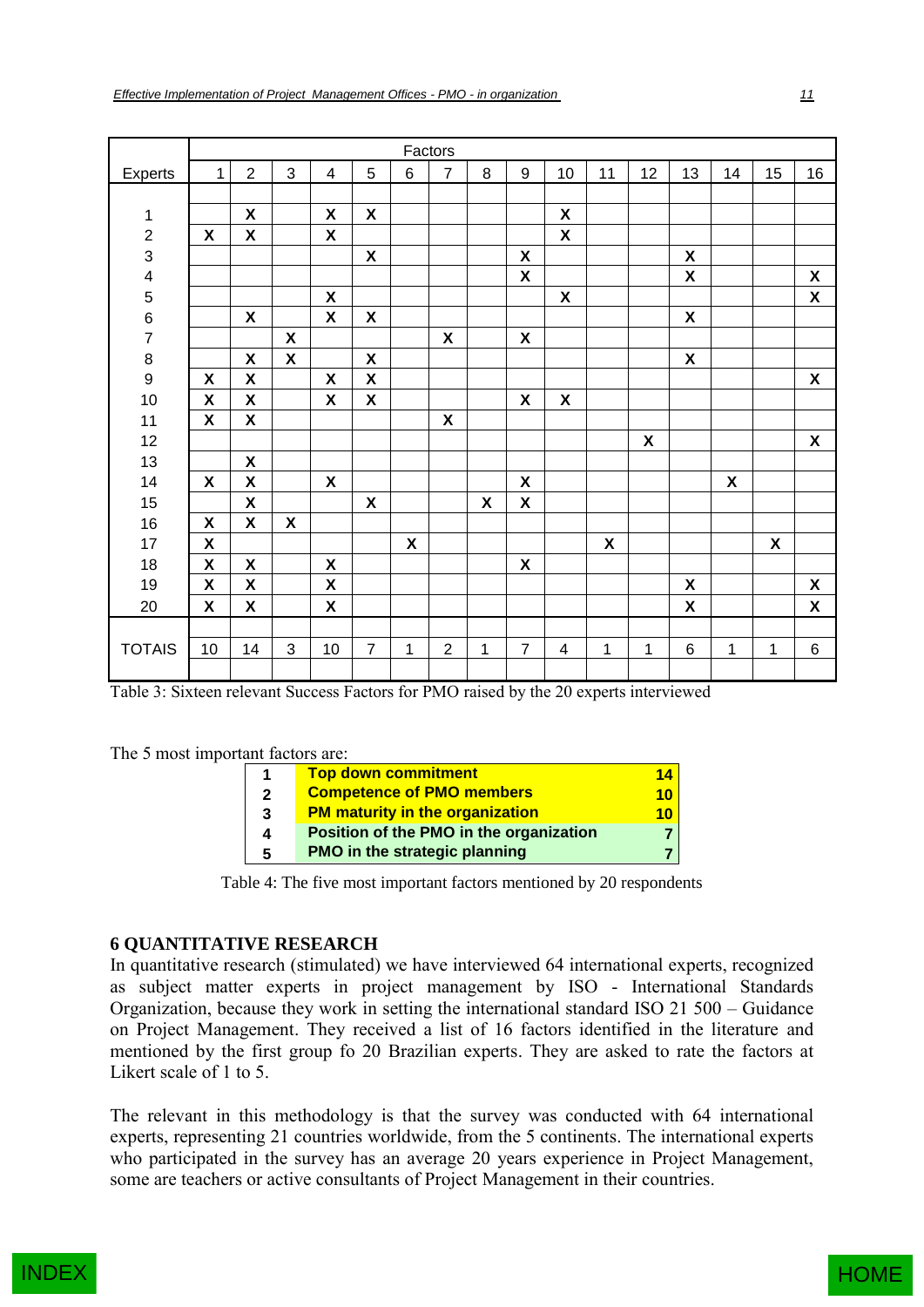| Country                                                                                                                                                                                                                                                             | "Experts"                                                                                                                                                               |
|---------------------------------------------------------------------------------------------------------------------------------------------------------------------------------------------------------------------------------------------------------------------|-------------------------------------------------------------------------------------------------------------------------------------------------------------------------|
| <b>United States</b><br>Japan<br>Germany<br>Netherlands<br>Austria<br>Australia<br>France<br>Sweden<br>United Kingdom<br>South Africa<br>Canada<br>Denmark<br>Costa Rica<br>Finland<br>Egypt<br>Spain<br>South Korea<br>Luxembourg<br>Portugal<br>Romania<br>Mexico | 11<br>8<br>5<br>4<br>4<br>3<br>3<br>3<br>3<br>3<br>3<br>$\overline{c}$<br>$\overline{c}$<br>$\overline{c}$<br>$\overline{c}$<br>$\overline{1}$<br>1<br>1<br>1<br>1<br>1 |
| Total people:                                                                                                                                                                                                                                                       | 64                                                                                                                                                                      |

Table 7: Distribution of PM experts by country

A questionnaire with the 16 relevant success factors for the implementation of PMO was prepared. The question was: "This is an important factor for the successful implementation of the PMO in organizations?".

The results are shown in Table 8, below, for a 5-point Likert scale as follows:

- 1 strongly disagree
- 2 disagree
- 3 neutral
- 4 agree
- 5 strongly agree

| expert |   | າ<br>∠ | 3 | 4      | 5 | 6      |   | 8 | 9      | 10 | 11 | 12     | 13 | 14     | 15     | 16 |
|--------|---|--------|---|--------|---|--------|---|---|--------|----|----|--------|----|--------|--------|----|
|        |   |        |   |        |   |        |   |   |        |    |    |        |    |        |        |    |
|        | 5 | 2      | 4 | 5      | 4 | ◢      | 3 | 2 | 1      | 5  | 5  | 5      | 4  | 5      | 4      | 4  |
| ົ      | 5 |        | 3 | 3      | 3 | 3      | 4 | ◢ | 4      | 5  | 4  | 5      | 2  | 4      | ◢      | 4  |
| 3      | 3 | 4      | 5 | 5      | 5 | 3      | 4 | 4 | 5      | 4  | 4  | 5      | 4  | 4      | 4      | 4  |
| 4      | 5 | 4      | 3 | 3      | 3 | 2      | 5 | 4 | 4      | 3  | ົ  | 2      | 2  | ⌒<br>∠ | ۸      | 2  |
| 5      | 4 | 5      | 5 | 4      | 4 | 3      | 4 | 4 | 4      | ⌒  | ⌒  | ⌒<br>∠ | 2  | 4      | 3      | 4  |
| 6      | າ | 3      | ົ | າ      | ົ | 3      | 4 | 3 | っ<br>∠ | ົ  | ົ  | ◠      | л  | ⌒      | っ<br>∠ | 2  |
|        | 4 | 5      | 3 | 5      | 4 | 3      | 3 | 4 | 3      | 3  | 3  | 4      | 4  | 4      | 3      | 4  |
| 8      | 3 |        | ⌒ | າ<br>∠ | ◢ | 4      | ⌒ | 3 | 2      | ົ  |    | 3      | 3  | 3      | 4      |    |
| 9      | ົ | ົ      | ⌒ | 3      | 3 | ົ<br>∠ | 3 | 3 | 3      | 3  |    | າ      | າ  | 3      | 3      | 2  |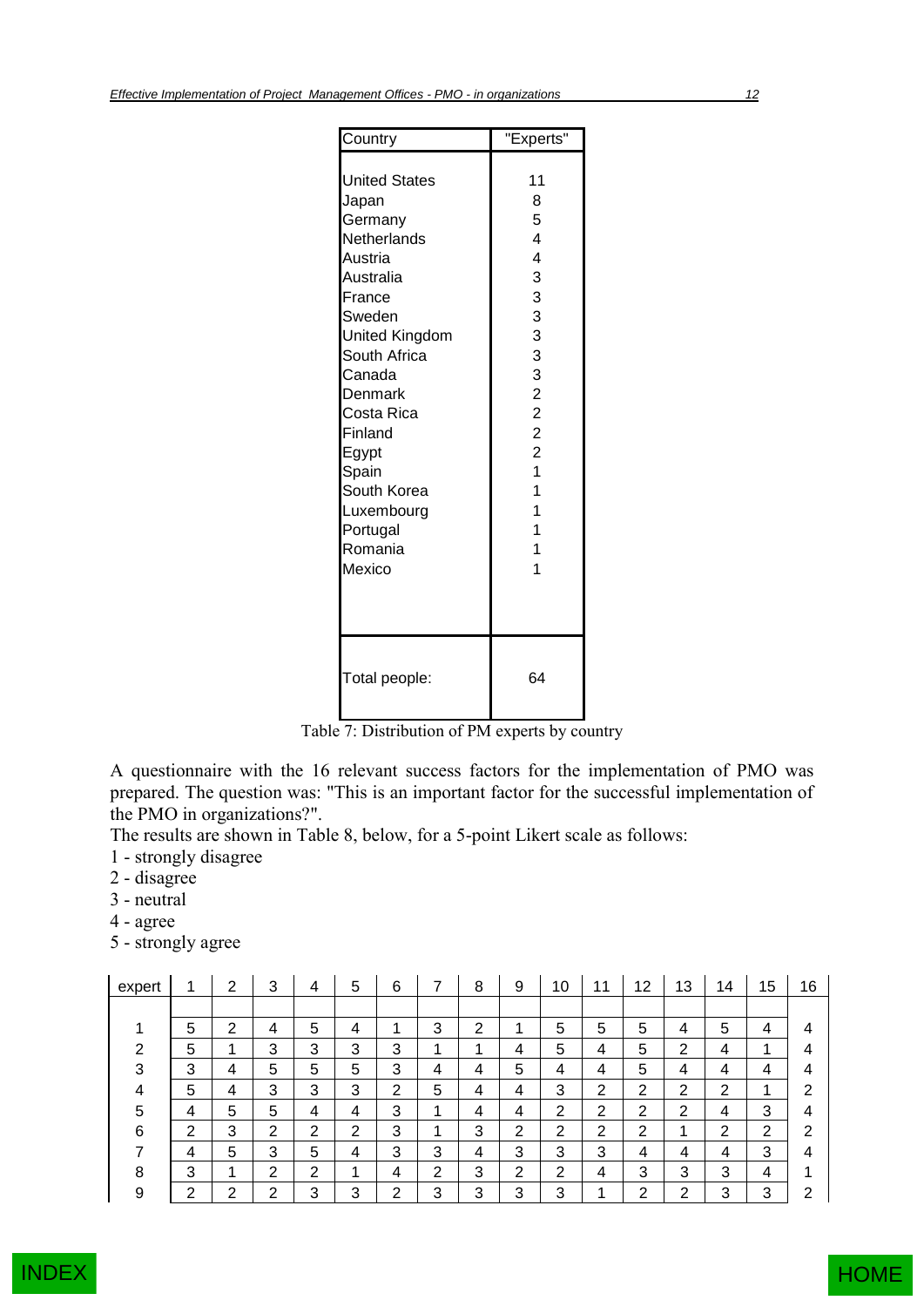*Effective Implementation of Project Management Offices - PMO - in organization 13*

| 10 | 5                       | 5              | 5                       | 4                        | 5                       | 3                       | 5                        | 3                       | 5                       | 4              | 4                         | 5                       | 5              | 5                       | 4                       | 5                         |
|----|-------------------------|----------------|-------------------------|--------------------------|-------------------------|-------------------------|--------------------------|-------------------------|-------------------------|----------------|---------------------------|-------------------------|----------------|-------------------------|-------------------------|---------------------------|
| 11 | 5                       | 5              | 5                       | 5                        | 5                       | 3                       | 4                        | 4                       | 3                       | 4              | 3                         | 5                       | 5              | 5                       | 4                       | 5                         |
| 12 | 4                       | 4              | 5                       | 4                        | 4                       | 4                       | 4                        | 5                       | 4                       | $\overline{2}$ | 3                         | 5                       | $\overline{2}$ | 3                       | 4                       | 3                         |
| 13 | 3                       | 4              | $\overline{\mathbf{4}}$ | $\overline{\mathbf{4}}$  | 5                       | $\overline{2}$          | 4                        | 3                       | 4                       | 4              | $\overline{\mathbf{4}}$   | 4                       | 5              | 5                       | 3                       | 3                         |
| 14 | 5                       | 5              | 5                       | $\overline{\mathbf{4}}$  | 4                       | $\overline{2}$          | 3                        | 5                       | 5                       | 4              | 4                         | 4                       | 4              | 4                       | $\overline{4}$          | $\overline{\mathbf{4}}$   |
| 15 | 5                       | 5              | 3                       | 4                        | 5                       | 3                       | 5                        | $\boldsymbol{2}$        | 4                       | 4              | 4                         | 5                       | 3              | 4                       | $\overline{c}$          | $\sqrt{3}$                |
| 16 | 3                       | 4              | $\overline{\mathbf{4}}$ | 5                        | 4                       | 3                       | 4                        | 3                       | $\overline{\mathbf{4}}$ | 4              | 3                         | 3                       | 3              | 4                       | 4                       | 4                         |
| 17 | 5                       | 5              | 5                       | 5                        | 5                       | 4                       | 4                        | 4                       | 3                       | 3              | 4                         | 4                       | 4              | 4                       | 4                       | 4                         |
| 18 | $\overline{2}$          | 3              | $\overline{2}$          | $\overline{c}$           | $\overline{2}$          | $\overline{c}$          | $\overline{2}$           | 3                       | 1                       | $\overline{2}$ | $\mathbf{3}$              | 3                       | 3              | 3                       | 3                       | $\overline{\mathbf{c}}$   |
| 19 | 4                       | 5              | 3                       | 5                        | 3                       | $\overline{2}$          | 4                        | $\overline{4}$          | 4                       | 3              | 5                         | 5                       | 3              | 4                       | 4                       | 3                         |
| 20 | 3                       | 3              | 4                       | 5                        | 3                       | 3                       | 1                        | $\overline{2}$          | 1                       | 4              | $\boldsymbol{2}$          | $\overline{c}$          | 3              | 1                       | 4                       | $\overline{\mathbf{4}}$   |
| 21 | 5                       | 4              | 4                       | 5                        | 3                       | 3                       | 4                        | 4                       | $\overline{\mathbf{4}}$ | 3              | 4                         | 4                       | 3              | 4                       | 4                       | $\overline{\mathcal{A}}$  |
| 22 | 4                       | 4              | 4                       | 3                        | 3                       | 4                       | 4                        | 3                       | 3                       | 3              | 3                         | 3                       | 4              | 3                       | 3                       | 3                         |
| 23 | 5                       | 5              | $\overline{2}$          | 4                        | 4                       | $\overline{c}$          | 4                        | 3                       | 3                       | $\overline{c}$ | $\overline{2}$            | 3                       | 4              | 4                       | 2                       | 3                         |
| 24 | 3                       | 4              | 4                       | 4                        | 4                       | 3                       | 3                        | 3                       | $\overline{2}$          | $\overline{2}$ | $\mathbf 2$               | 3                       | 3              | 3                       | 3                       | 3                         |
| 25 | $\overline{2}$          | $\overline{2}$ | 1                       | $\overline{2}$           | 1                       | $\overline{2}$          | 1                        | $\overline{2}$          | $\overline{2}$          | 3              | $\ensuremath{\mathsf{3}}$ | 3                       | 3              | $\overline{2}$          | $\overline{2}$          | $\overline{c}$            |
| 26 | 3                       | 3              | 4                       | $\overline{\mathcal{A}}$ | 4                       | 3                       | 4                        | $\overline{4}$          | 5                       | 4              | 4                         | 4                       | 3              | 3                       | 4                       | $\overline{\mathcal{A}}$  |
| 27 | 4                       | 3              | $\overline{2}$          | $\overline{2}$           | 1                       | 4                       | $\overline{2}$           | 5                       | 5                       | 4              | 3                         | 3                       | $\overline{4}$ | 3                       | $\overline{2}$          | $\boldsymbol{2}$          |
| 28 | 4                       | 5              | 3                       | 5                        | 4                       | 3                       | $\overline{\mathbf{c}}$  | $\overline{2}$          | $\overline{\mathbf{4}}$ | $\overline{c}$ | $\overline{2}$            | 3                       | 5              | 5                       | 4                       | $\overline{\mathbf{4}}$   |
| 29 | 5                       | 5              | 4                       | $\overline{\mathbf{4}}$  | 4                       | 3                       | $\mathbf{2}$             | 1                       | 4                       | 4              | $\ensuremath{\mathsf{3}}$ | 4                       | 3              | 3                       | 3                       | 4                         |
| 30 | 4                       | 4              | $\overline{c}$          | 4                        | $\overline{c}$          | $\mathbf 2$             | $\overline{c}$           | 3                       | $\overline{c}$          | 3              | 4                         | 4                       | $\overline{2}$ | 3                       | 4                       | 3                         |
| 31 | 4                       | 5              | 4                       | 4                        | 4                       | 4                       | 4                        | 4                       | 5                       | 5              | 4                         | 4                       | 5              | 5                       | 5                       | 5                         |
| 32 | 4                       | 5              | 3                       | 5                        | 4                       | $\overline{2}$          | 4                        | 3                       | $\overline{\mathbf{4}}$ | 4              | 3                         | 4                       | 3              | 5                       | $\overline{2}$          | $\overline{c}$            |
| 33 | 4                       | 5              | $\overline{c}$          | 5                        | 3                       | 3                       | 4                        | $\overline{4}$          | $\overline{\mathbf{4}}$ | 4              | 4                         | 5                       | 5              | 5                       | 4                       | 4                         |
| 34 | 5                       | 4              | 4                       | $\overline{\mathbf{4}}$  | 5                       | 4                       | $\overline{\mathbf{c}}$  | $\boldsymbol{2}$        | $\overline{c}$          | $\mathbf{2}$   | 4                         | 4                       | 1              | 4                       | 4                       | 4                         |
| 35 | 4                       | 4              | 5                       | 3                        | 4                       | $\overline{2}$          | $\overline{2}$           | 3                       | 5                       | 3              | 3                         | 4                       | 3              | 4                       | 4                       | 5                         |
| 36 | 4                       | 4              | 4                       | 5                        | 4                       | 4                       | 5                        | 3                       | 5                       | 5              | 5                         | 5                       | 4              | 4                       | 4                       | $\overline{\mathbf{4}}$   |
| 37 | 5                       | 5              | $\overline{\mathbf{4}}$ | $\overline{\mathbf{4}}$  | $\overline{\mathbf{4}}$ | 3                       | 4                        | $\overline{4}$          | 3                       | $\overline{2}$ | $\overline{c}$            | $\overline{4}$          | 5              | 4                       | 3                       | 3                         |
| 38 | 4                       | 4              | 3                       | $\overline{2}$           | 5                       | $\overline{2}$          | 3                        | 3                       | 4                       | $\overline{2}$ | $\overline{2}$            | 5                       | $\overline{2}$ | 4                       | 3                       | $\overline{c}$            |
| 39 | 5                       | 5              | 3                       | 5                        | 3                       | 1                       | 1                        | $\overline{2}$          | 3                       | 4              | 4                         | 4                       | 3              | 4                       | 4                       | 4                         |
| 40 | 5                       | 5              | 5                       | 5                        | 5                       | 4                       | 3                        | $\overline{2}$          | 3                       | 4              | $\overline{4}$            | $\overline{2}$          | 5              | 4                       | 3                       | $\overline{\mathbf{c}}$   |
| 41 | 5                       | 4              | 4                       | 4                        | 5                       | 3                       | 4                        | 3                       | 4                       | 5              | 5                         | 5                       | 3              | $\overline{2}$          | 4                       | 4                         |
| 42 | 4                       | 4              | 2                       | 3                        | 3                       | $\overline{c}$          | 3                        | $\overline{\mathbf{c}}$ | $\overline{c}$          | 4              | 4                         | 4                       | 3              | 3                       | $\overline{c}$          | 3                         |
| 43 | 5                       | 3              | 4                       | $\overline{4}$           | 5                       | 3                       | $\overline{2}$           | 1                       | 3                       | 5              | 3                         | 5                       | 3              | 1                       | 3                       | 3                         |
| 44 | 4                       | $\overline{c}$ | 4                       | $\overline{\mathbf{4}}$  | 5                       | 3                       | 3                        | 4                       | 4                       | 3              | 3                         | 4                       | 3              | 4                       | 4                       | 3                         |
| 45 | $\overline{2}$          | 5              | 3                       | 5                        | 4                       | 1                       | $\overline{2}$           | $\overline{\mathbf{4}}$ | 4                       | 4              | 3                         | $\overline{4}$          | 5              | $\overline{2}$          | 3                       | $\overline{\mathbf{4}}$   |
| 46 | 4                       | 4              | 5                       | 4                        | 4                       | 4                       | 5                        | 3                       | 3                       | 4              | 4                         | 5                       | 4              | 3                       | 3                       | $\overline{\mathbf{4}}$   |
| 47 | 3                       | 5              | $\overline{\mathbf{4}}$ | $\overline{\mathbf{4}}$  | 4                       | 3                       | $\overline{\mathbf{4}}$  | $\overline{\mathbf{4}}$ | $\overline{2}$          | 5              | $\overline{\mathbf{4}}$   | 5                       | 3              | $\overline{\mathbf{4}}$ | 3                       | 3                         |
| 48 | 4                       | 5              | 4                       | 4                        | 5                       | $\overline{c}$          | 3                        | 3                       | 3                       | 4              | 4                         | 4                       | 4              | 3                       | 3                       | 4                         |
| 49 | 4                       | 5              | $\overline{\mathbf{4}}$ | 5                        | 4                       | $\overline{c}$          | 3                        | $\overline{\mathbf{4}}$ | 4                       | 5              | $\ensuremath{\mathsf{3}}$ | 5                       | 5              | 4                       | 4                       | 5                         |
| 50 | 4                       | 5              | 4                       | $\overline{\mathbf{4}}$  | 3                       | 3                       | $\overline{2}$           | 3                       | 3                       | $\overline{2}$ | 3                         | $\overline{\mathbf{4}}$ | 4              | 5                       | 3                       | 3                         |
| 51 | 4                       | 5              | 3                       | 4                        | 4                       | 5                       | 4                        | $\overline{4}$          | 5                       | 5              | $\overline{\mathbf{4}}$   | $\overline{4}$          | 3              | 3                       | 3                       | $\overline{\mathbf{4}}$   |
| 52 | 3                       | 4              | 3                       | 3                        | 4                       | 3                       | 4                        | $\overline{\mathbf{4}}$ | 3                       | 5              | $\overline{\mathbf{4}}$   | 4                       | $\overline{c}$ | 3                       | $\overline{\mathbf{4}}$ | $\overline{\mathbf{4}}$   |
| 53 | 4                       | 4              | 5                       | 5                        | 4                       | 3                       | 4                        | 5                       | 3                       | 4              | 3                         | 5                       | 5              | 5                       | 5                       | 3                         |
| 54 | 4                       | 4              | 3                       | 4                        | 5                       | 3                       | 3                        | $\boldsymbol{2}$        | 3                       | 3              | 3                         | 4                       | 3              | 3                       | 3                       | 3                         |
| 55 | 4                       | 3              | 3                       | $\overline{\mathbf{4}}$  | 4                       | 3                       | 4                        | 4                       | 4                       | 3              | 4                         | 3                       | 4              | 4                       | 4                       | $\overline{\mathbf{4}}$   |
| 56 | 3                       | 5              | 3                       | $\overline{2}$           | $\overline{\mathbf{4}}$ | $\overline{2}$          | $\overline{\mathbf{4}}$  | $\overline{\mathbf{4}}$ | $\overline{2}$          | $\overline{2}$ | $\mathsf 3$               | $\overline{2}$          | $\overline{2}$ | $\overline{2}$          | 3                       | 3                         |
| 57 | 3                       | 4              | 3                       | 3                        | 4                       | 3                       | 4                        | 4                       | 3                       | 5              | 4                         | $\overline{\mathbf{4}}$ | $\overline{c}$ | 3                       | 4                       | $\overline{\mathcal{A}}$  |
| 58 | 5                       | 5              | 3                       | $\overline{\mathbf{4}}$  | 4                       | $\overline{c}$          | $\overline{c}$           | 3                       | 3                       | 4              | $\overline{c}$            | 5                       | 3              | 3                       | 3                       | $\overline{\mathbf{c}}$   |
| 59 | 5                       | 4              | 4                       | 5                        | 3                       | 3                       | 4                        | 4                       | 4                       | 3              | 4                         | 4                       | 3              | 4                       | 4                       | $\overline{\mathcal{A}}$  |
| 60 | 4                       | 4              | 3                       | $\overline{\mathbf{4}}$  | 5                       | 3                       | 3                        | $\overline{2}$          | 3                       | 3              | 3                         | 4                       | 3              | 3                       | 3                       | $\ensuremath{\mathsf{3}}$ |
| 61 | $\overline{\mathbf{4}}$ | 5              | $\overline{\mathbf{4}}$ | $\overline{\mathbf{4}}$  | 4                       | $\overline{\mathbf{4}}$ | $\overline{\mathcal{A}}$ | $\overline{\mathbf{4}}$ | 5                       | 5              | $\overline{\mathcal{A}}$  | 4                       | 5              | 5                       | 5                       | $\overline{5}$            |
| 62 | 4                       | 4              | 5                       | 4                        | 4                       | 4                       | 4                        | 5                       | 4                       | $\overline{c}$ | 3                         | 5                       | $\overline{2}$ | 3                       | 4                       | $\mathsf 3$               |
|    |                         |                |                         |                          |                         |                         |                          |                         |                         |                |                           |                         |                |                         |                         |                           |

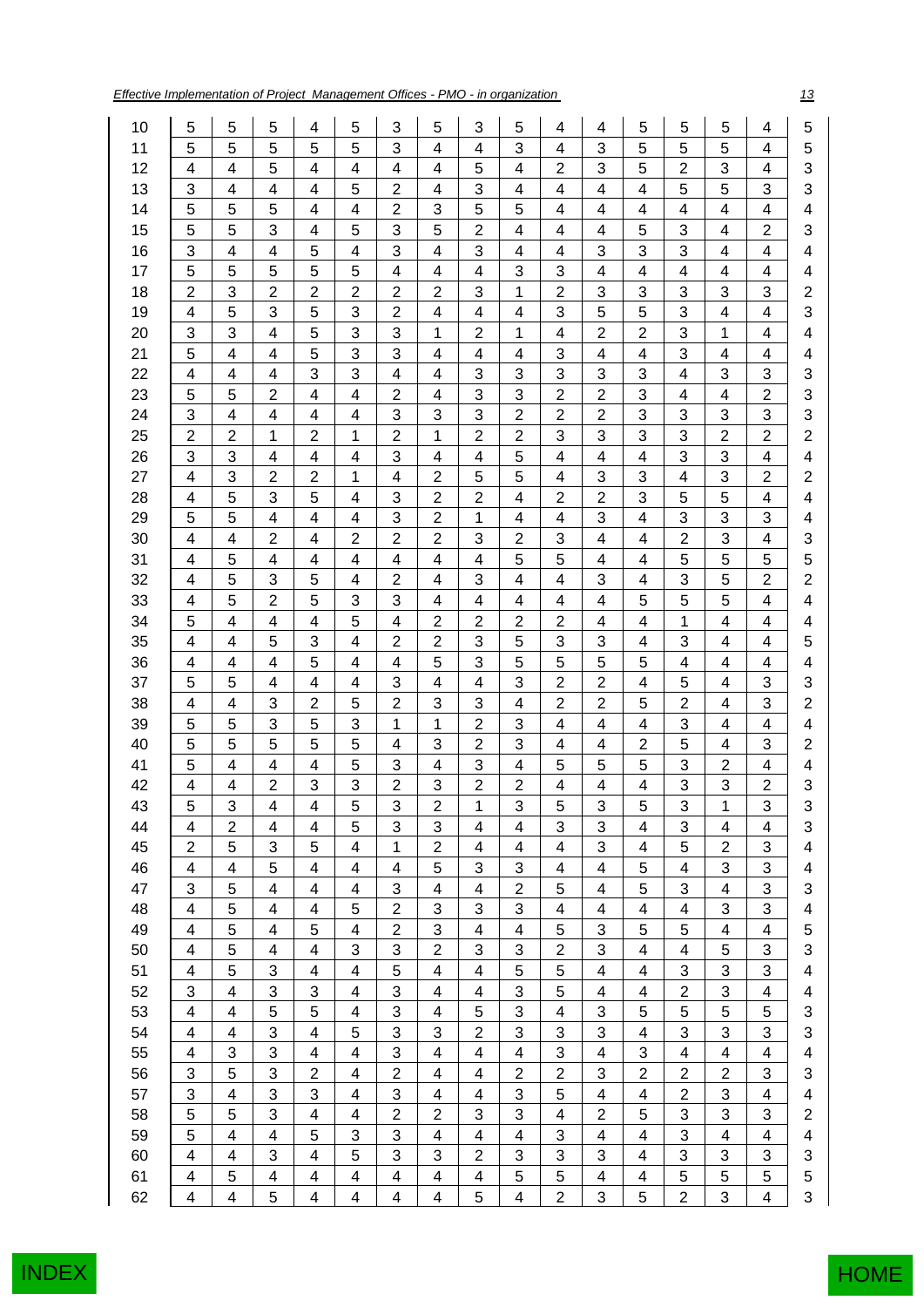| 63     |     | Б. | $\mathcal{P}$ | 5   | 3   | ્ર<br>ັ | 4   | 4   |     |     | 4   | 5   | 5   | 5   |     |     |
|--------|-----|----|---------------|-----|-----|---------|-----|-----|-----|-----|-----|-----|-----|-----|-----|-----|
| 64     |     | ົ  | ົ<br>ບ        |     |     | ≏<br>ັ  | 4   | 4   |     | ົ   |     | ⌒   |     |     |     |     |
|        |     |    |               |     |     |         |     |     |     |     |     |     |     |     |     |     |
| Averg: | 3,9 | 4. | 3,6           | 3,9 | 3,8 | 2,8     | 3,2 | 3,2 | 3,4 | 3,5 | 3,4 | 3,9 | 3,4 | 3,6 | 3,3 | 3,4 |
|        |     |    |               |     |     |         |     |     |     |     |     |     |     |     |     |     |

Table 8: Sixteen relevant factors analysed by 64 international project management experts

# **7 CONCLUSIONS**

As the scale is 1-5, we have a central point that 3 is the neutral value. Above 3 means agreement and disagreement means below 3. We note that only one item was below 3. It was item 6 - Size PMO. It got 2.8 average. The interviewed experts considered relevant the fact that the group of 64 experts have agreed (validated) 15 of the 16 relevant to implementation of PMO factors. The survey confirmed 15 of the 16 proposed factors. These 15 factors received 3 or above 3. The average of this 15 (out of 16) factors was greater than 3 (neutral).

Consolidated the results with the factors ranked by the average obtained from the highest to the lowest, they are presented in Table 9.

|                | Relevant factors p / deploy PMO       | Average |
|----------------|---------------------------------------|---------|
| $\overline{2}$ | Top down commitment                   | 4,05    |
| 1              | PM maturity of the organization       | 3,95    |
| 4              | Competence of PMO members             | 3,95    |
| 12             | <b>Performance Metrics</b>            | 3,88    |
| 5              | Position the PMO in the company       | 3,79    |
| 14             | Time factor for implementation        | 3,57    |
| 3              | Power given to the PMO                | 3,55    |
| 10             | PMO in knowledge management           | 3,48    |
| 16             | Internal integration of persons       | 3,41    |
| 9              | PMO in strategic planning             | 3,39    |
| 13             | Implementation of PMO as a project    | 3,39    |
| 11             | Benchmarking internal and external    | 3,36    |
| 15             | Recognition and reward                | 3,32    |
| 8              | <b>Structured Information Systems</b> | 3,21    |
| 7              | Structure of the company by projects  | 3,16    |
| 6              | Size of PMO                           | 2,82    |

Table 9: Consolidated results of the survey

It should be noticed that the first 3 key success factors indicated here by the 64 international experts (quantitative research) are the same 3 key success factors indicated by the 20 Brazilian experts, interviewed at the initial spontaneous qualitative research, and they are in the same order.

The main factor, highlighted, is unanimous: top down commitment means the commitment of senior management for successful implementation of the PMO. It is noteworthy that the first 3 factors listed above ("top-3") are unanimously in interviews. It is suggested that the factors presented here be more widely explored by other researchers, including information obtained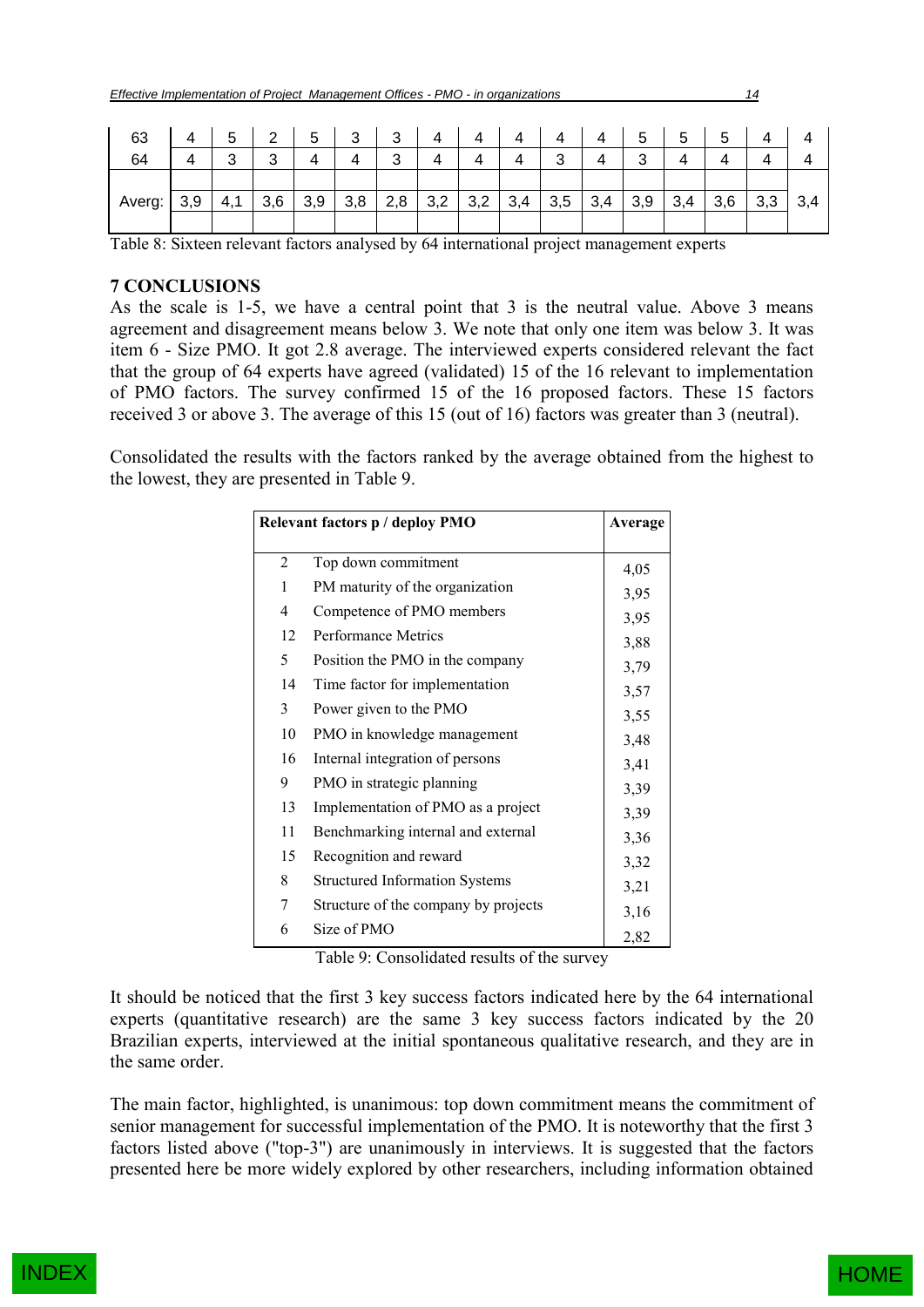from this research, broadening horizons and methodologies and adopting alternative techniques for classification ("ranking").

It is considered, therefore, that the research was planned, conducted and performed satisfactorily, since the results achieved the goals of the research. Noteworthy is the general consensus on three major factors ("top-3") that should be considered in the successful implementation of Project Management Offices. The model developed will help the successful implementation of Project Management Offices in companies, enabling greater efficiency in its implementation and better results for the organizations worldwide.

# **8 REFERENCES**

ANSOFF, H. I. Implanting Strategic Management. Englewood Cliffs, NJ Prentice-Hall, 1984

AUBRY, M .; Hobbs, B .; Thuillier, D. Organisational project management: An historical approach to the study of PMOs. International Journal of Project Management, vol. 26, p. 38- 43, 2008a.

AUBRY, M .; Hobbs, B .; Thuillier, D. The project management office to an organizational innovation. International Journal of Project Management, vol. 26, p. 547-555, 2008b.

BOLLES, Dennis. Building Project Management Centers of Excellence. New York, Amacon Books, 2002

PETER Checkland & Holwell Sue. "Action Research: Its Nature and Validity", Systemic Practice and Action Research, 11, 1, 1998 pp.13-16.

CRAWFORD, J. K. The Strategic Project Office. Boca Raton, USA, CRC Press, 2002

CRAWFORD, and K. Carneiro, MF - PMO - Project Management Office - why deploy? - MundoPM Magazine, Year I, Number 2-2002

CRAWFORD, Lynn. Hoobs, Brian. Project Categorization Systems. Project Management Institute, Pensylvannia, PA, USA, 2005

DAVENPORT, Thomas; Prusak, Laurence. Business knowledge: how organizations manage their capital. 12 ed, Rio de Janeiro.; Elsevier, 2003

ROBERT DICK. What is Action Research, 1999, available at http://www.scu.edu.au/schools/gcm/ar/whatisar.html, accessed on 29/07/2002.

DIESTERER, George. Fostering Knowledge Sharing. Why and How? In: Reis, Antonio; ISAIAH, Peter (ed). Proceedings of the IADIS International Conference e-Society, Lisbon, 2003

DINSMORE, Paul Campbell (supervisor) [et. al. (Joseph S. Angelo Valle)]. How to Become a Professional in Project Management. 2nd Ed. Rio de Janeiro-RJ. Qualitymark 2005.

DINSMORE, PC, Business Strategies for Transforming Results Through Management For Projects, Qualitymark, Rio de Janeiro, 2000



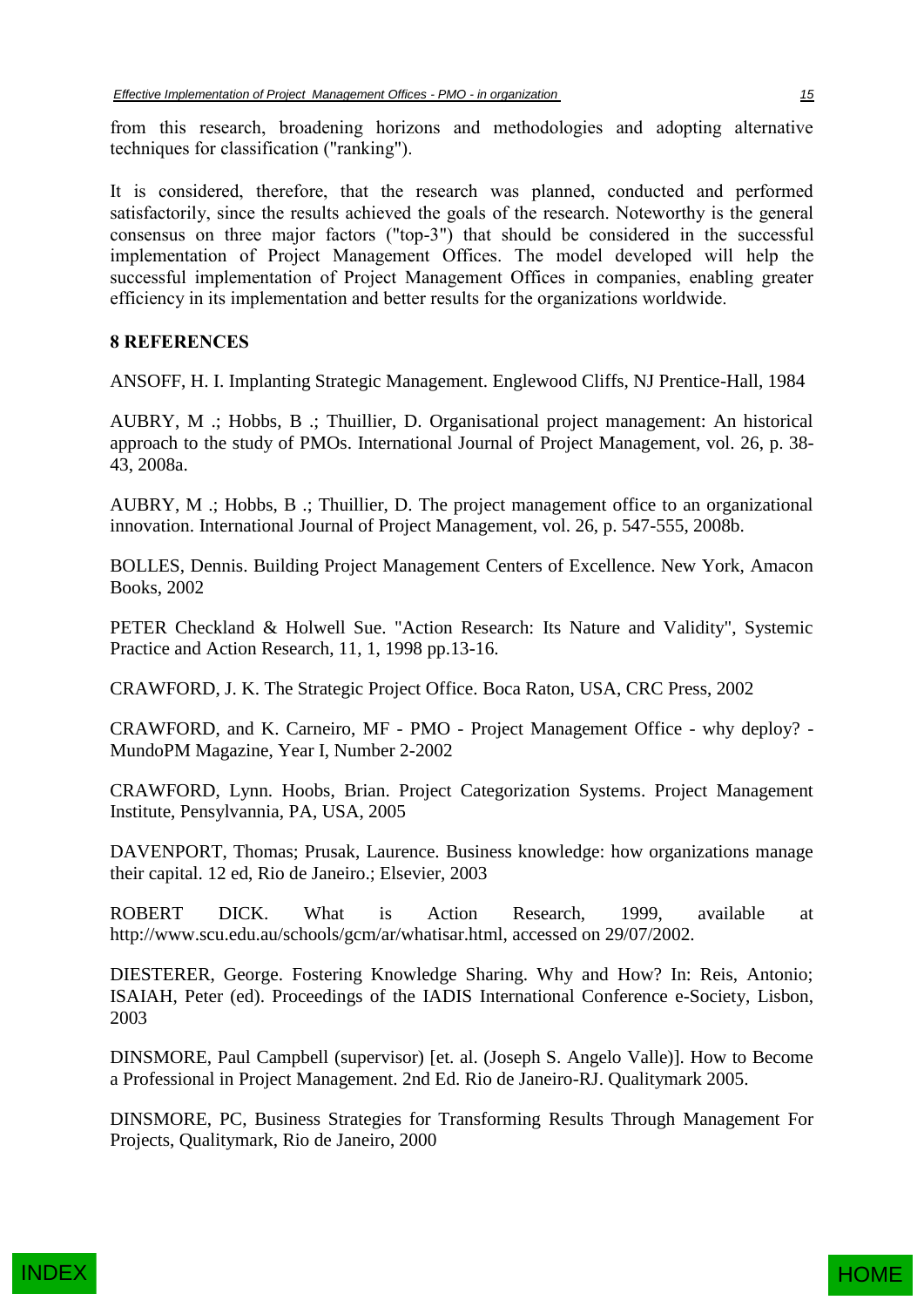DINSMORE, Paul C. Graham, Robert J. ENGLUND, Randall L. Creating the Project Office - The managers guide to leading organizational change. John Wiley & Sons. New York-USA, 2003

FRAME, J. Davidson. Managing Projects in Organizations - How to make the best use of time, techniques and people. Jossey Bass Wilwy, San Francisco - USA, 1995

HOBBS, B .; AUBRY, M. A Multi-Phase Research Program Investigating Project Management Offices (PMOs): The Results of Phase 1 Project Management Journal. v. 38, p. 74-86, 2007.

HOBBS, B .; AUBRY, M. The Project Management Office (PMO) The Quest for Understanding. Newton Square, PA: PMI, 2010

JOIA, Luiz Antonio. Generation of theoretical models from multiple case studies: from theory to practice. In In: VIEIRA, M. M. F .; Zouain, D. (ed.) Qualitative Research in Management. 2nd Ed., Rio de Janeiro, Editora FGV, 2006 p.123-150

JOIA, Luiz Antonio. Measuring intangible corporate assets: linking business strategies with intellectual capital. Journal of Intellectual Capital. v.1, n.1, 2000 p.68-84

KENDALL, Gerald & ROLLINS, Steve, "How to get value out of the PMO" McGraw Hill, NY, USA, 2002

KENDALL, Gerald I .; ROLLINS, Steven C. Advanced Project Portfolio Management and the PMO Multiplying ROI at Warp Speed. Boca Raton, USA. J. Ross Publishing, 2003

KERZNER, HAROLD, Project Management, a systems approach to planning, scheduling and controlling, Harold Kerzner, 6th Edition, Van Nostrand Reinhold, 1998.

KERZNER, H. Strategic Planning for the project office. PMI - Project Management Journal, number 34 - USA - June - 2003

KERZNER, H. Project Management: Best Practices. Porto Alegre: Bookman, 2002.

KRUEGER, R. A. Moderating Focus Groups. Thousand Oaks, Health Publications, 1998

LETAVEC, Craig J. The Program Management Office. Establishing, Managing and growing the value of the PMO. Fort Louderdale, USA, J. Ross Publishing, 2006

MENEZES, César Luís, "Project Management", 2nd Edition, Ed. Atlas, SP, Brazil, 2009

MILES, M. B .; Huberman, MA Qualitative Data Analysis: a source of new methods. London, Sage, 1984

MINTZBERG, H. Creating Effective Organizations: structures in five configurations. São Paulo. Atlas, 1995.

MINTZBERG, H .; QUINN, J. The strategy process. Porto Alegre, Bookman, 2001

MISOCZKY, Maria Ceci. Readings of Marx, Bourdieu and Deleuse: indications for the primacy of relationships in organizational studies. In: VIEIRA, M. M. F .; Zouain, D. (ed.) Qualitative Research in Management. 2nd Ed., Rio de Janeiro, Editora FGV, 2006 p.71-85

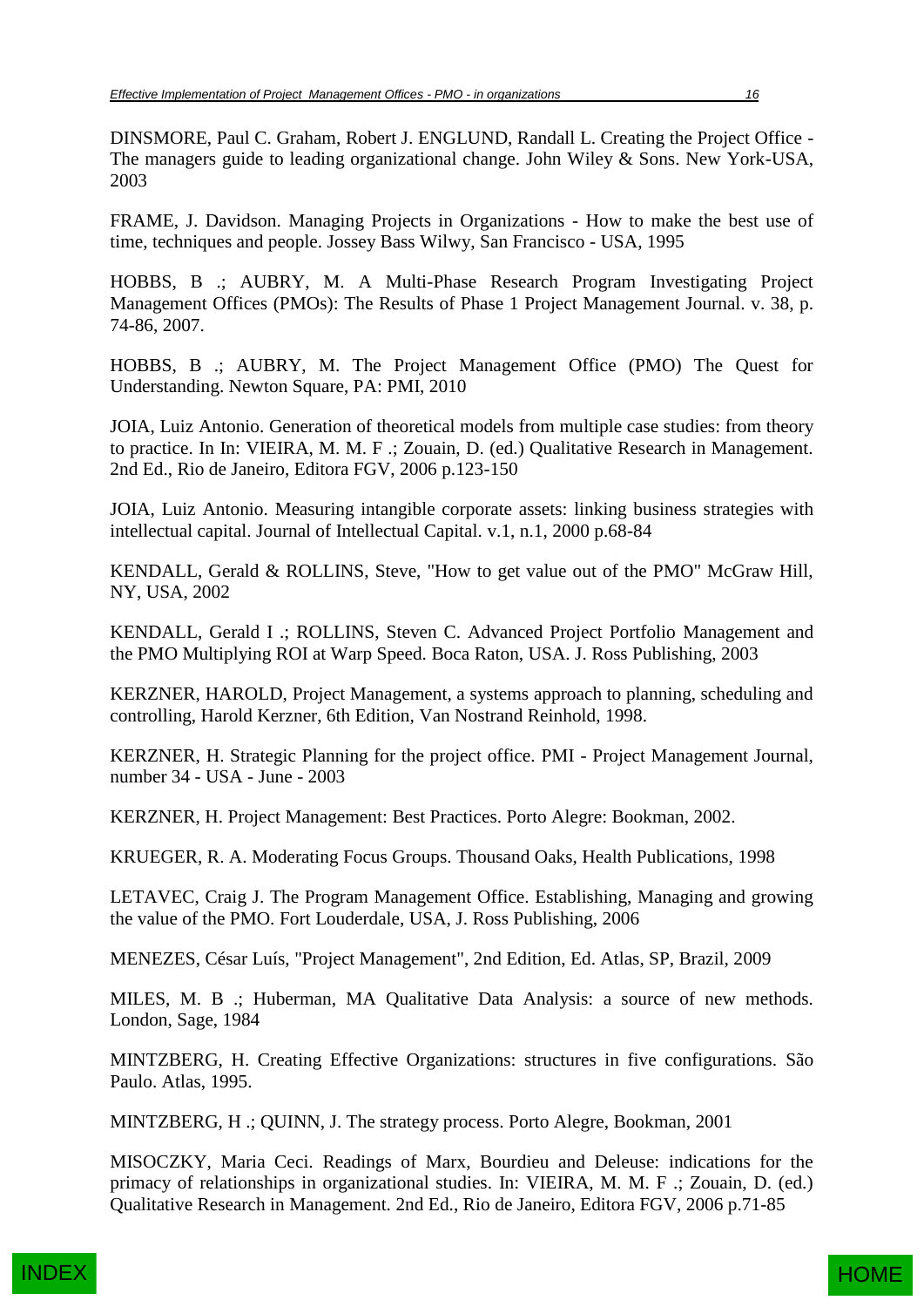MORRIS, Peter. JAMIESON, Ashley. Translating Corporate Strategy into Project Strategy. Project Management Institute, Pensylvannia, PA, USA, 2004

DIE Linda G. FRIEDLANDER & Amy C. "Case Study Evaluations", World Bank Operations Evaluation Department, The World Bank, Washington DC, May 1999.

PMI- Project Management Institute - PM BOK - Knowledge in Project Management Guide. Joseph Angelo Santos Valle (member of the Committee to Portuguese Translation). Project Management Institute, Pensylvannia, PA, USA, 5th. Ed., 2013

PMI - Project Management Institute. National Benchmarking Study in Project Management - Final Report - Brazil 2006 Available at: www.pmirio.org.br/estudo2006/RelatorioFinalEstudodeBenchmarkingemGerenciamentodePr ojetosBrasil2006.zip>. Accessed online at: June 11, 2007.

PRADO, DS Project Management in Organizations. BH-MG, Brazil: Ed Management Development, 2000.

PRUDENCIO, Alessandro. The egyptcian pyramids. ["The Pyramids of Egypt"]. 4th. Ibero American Congress n Project Management. Rio de Janeiro, Brazil, 2003

RABECHINI JR, Roque. The Project Manager in the Company. 1st. Edition. São Paulo - SP. Atlas Press. In 2005.

RAD, Parviz F. LEVIN, Ginger. The advanced Project Management Office. CRC Press. Boca Raton - USA, 2003

RUEDIGER, R; RICCIO, V. Focus Group: method and symbolic analysis of the organization and society. In: VIEIRA, M. M. F .; Zouain, D. (ed.) Qualitative Research in Management. 2nd Ed., Rio de Janeiro, Editora FGV, 2006 p.155-163

RENEKAMP, Roger; NALL, Martha. Using Focus Groups in Program Development Evaluation. Extension Specialists in program and Staff Development - Cooperative Extension Services - University of Kentucky USA, 2008

SOARES, Carlos Alberto Pereira; VALLE, José Santos' Angelo; SILVA, Silveira da Wainer. "PMP - Project Management Office - Principles in Practice." AACE International's 52nd Annual Meeting and XII World Congress on Cost Engineering - ICEC - International Cost Engineering Council - Toronto, ON, CANADA - June 29 - July 2, 2008

SMITH, Nigel J., Project Cost Estimating, Nigel J. Smith, Ed. Thomas Telford, London, UK, 1995

STAKE, R. Case Studies. In: In: Denzin, N. K .; LINCOLN, YS (ed.) Handbook of qualitative Researh. Thousand Oaks: Sage, 1994

THIRY, Michel. Value Management Practice. Project Management Institute, Pensylvannia, PA, USA, 1997

TUROFF, M .; Linstone, H. A. "The Delphi Method." Addison Wesley Publishing Company Inc., New Yourk 1975